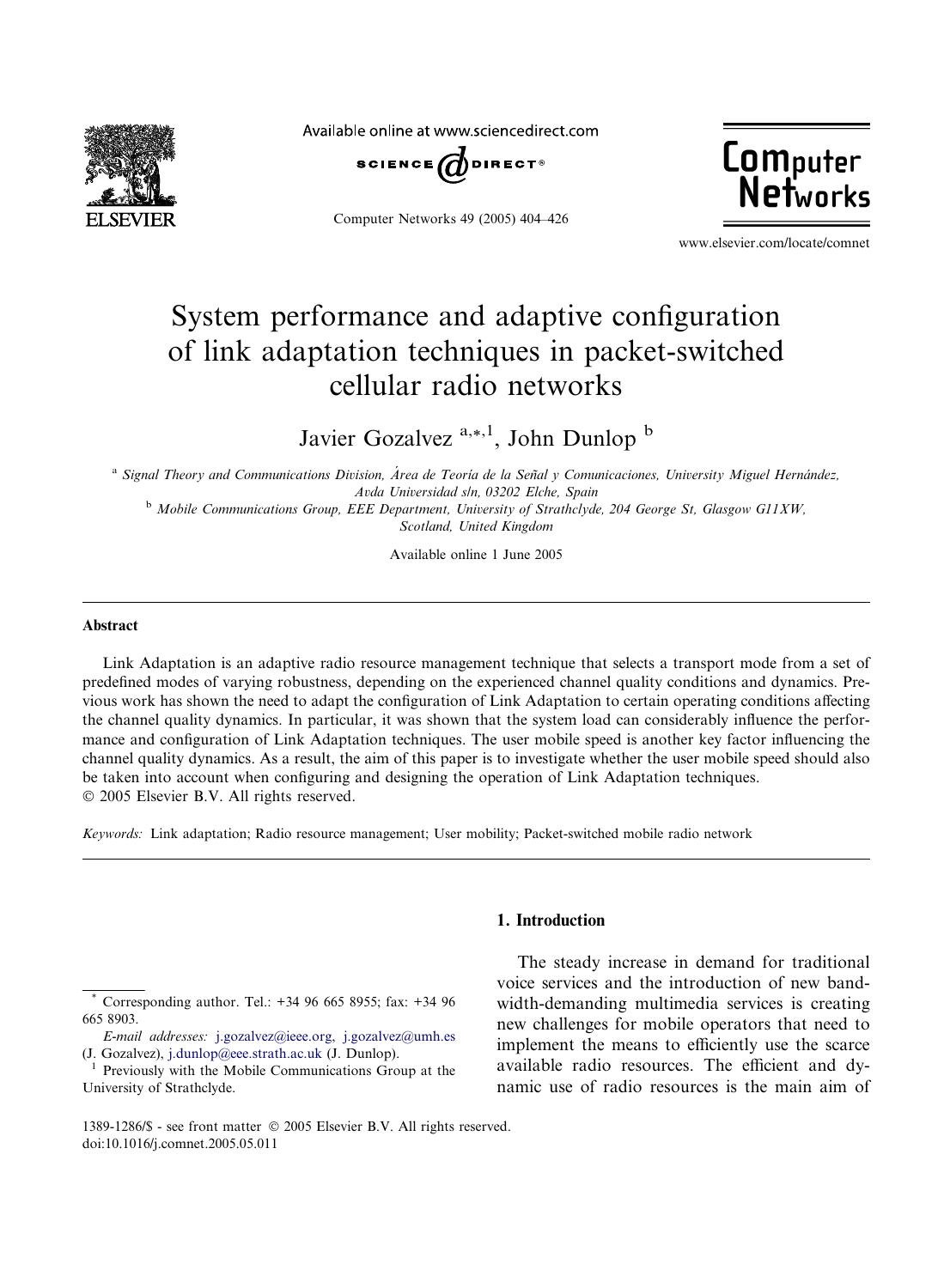Radio Resource Management (RRM) techniques. The definition, configuration and optimisation of RRM techniques represent a key area in the research conducted towards the development of 3G and future mobile systems [\[1,2\]](#page-20-0).

An important RRM technique that has received considerable attention from the research community is Link Adaptation [\[3\]](#page-21-0). Link Adaptation (LA), initially developed as a 3G technique, has been identified as a key technology for evolved GSM systems such as the Adaptive Multi-Rate codec (AMR), General Packet Radio Services (GPRS) and Enhanced Data rates for GSM Evolution (EDGE). The potential and benefits of LA are such that it is being considered for the High-Speed Downlink Packet Access (HSDPA) system [\[4\],](#page-21-0) which represents the future evolution of 3G systems.

The basis of LA is to assess the channel conditions and then use a transport mode (e.g., modulation and/or coding scheme), from a set of possible modes, that is optimised for these conditions according to a defined criteria. The benefits obtained by applying LA compared to the case where a fixed transport mode has been used include, but are not limited to: improved speech quality [\[5\]](#page-21-0), improved coverage [\[6\]](#page-21-0) and increased throughput performance [\[7\]](#page-21-0).

LA performance depends on the accuracy of the channel quality measurements and the ability of the system to adapt to channel quality variations. This ability is influenced by the LA updating period, which defines how regularly a decision is made on the most suitable transport mode. The adjustment of the LA updating period presents a trade off between number of mode changes and ability to quickly adapt to sudden channel quality variations. A LA updating period could then be considered as optimum if it maximises the performance while minimising the number of mode changes. If the channel quality presents a slow variation there is no need for a short LA updating period as it will unnecessarily increase the signalling load. Therefore, the duration of the LA updating period should be established according to the dynamics of the channel quality variation. Since these dynamics are dependent on various parameters of a mobile system, e.g., system load, the work reported in [\[8\]](#page-21-0) investigated the optimum LA updating periods for different system loads. The analysis reported in [\[8\]](#page-21-0) highlighted that the decision on which LA updating period to use should be based on the operating conditions and on the particular Quality of Service (QoS) strategy targeted.

Gozalvez and Dunlop [\[8\]](#page-21-0) analysed the configuration of LA schemes under high user mobile speeds (50 km/h). Mobile speeds can also influence the dynamics of the channel quality conditions. While rapid variations of the channel quality are expected at high speeds, low speeds can produce correlated channel quality conditions over longer periods of time. As a result, the aim of this work is to analyse the dynamics of the LA updating periods for low speeds and compare the observations obtained to those presented in [\[8\]](#page-21-0) to determine whether the configuration of LA techniques should also take into account potential variations in the user speed. An initial assessment of the potential effect of the user mobile speed on the performance of LA schemes has been reported in [\[9\]](#page-21-0). However, this work was conducted at the link level for the GSM system. Link level studies provide an assessment of a single communication link performance but fail to introduce system level effects, where higher-layer parameters may play a decisive role. On the other hand, system-level studies generate certain traffic and mobility patterns within a network of cells and provide an assessment of the overall system performance. In order to evaluate the system impact that user speeds may have on the performance and configuration of LA techniques, this paper conducts the investigation at the system level. In particular, the study has been conducted for packet data transmissions in a GPRS-like system.

The paper is organised as follows. Section 2 briefly summarises the main aspects of the GPRS system that affect this study. The simulation tools employed to conduct this research are detailed in Section 3. The implemented LA scheme is described in Section 4. Section 5 presents the results obtained concerning the system performance and configuration of LA for various important system parameters, in particular system load and user speed. Finally, Section 6 summarises the main contributions of this paper.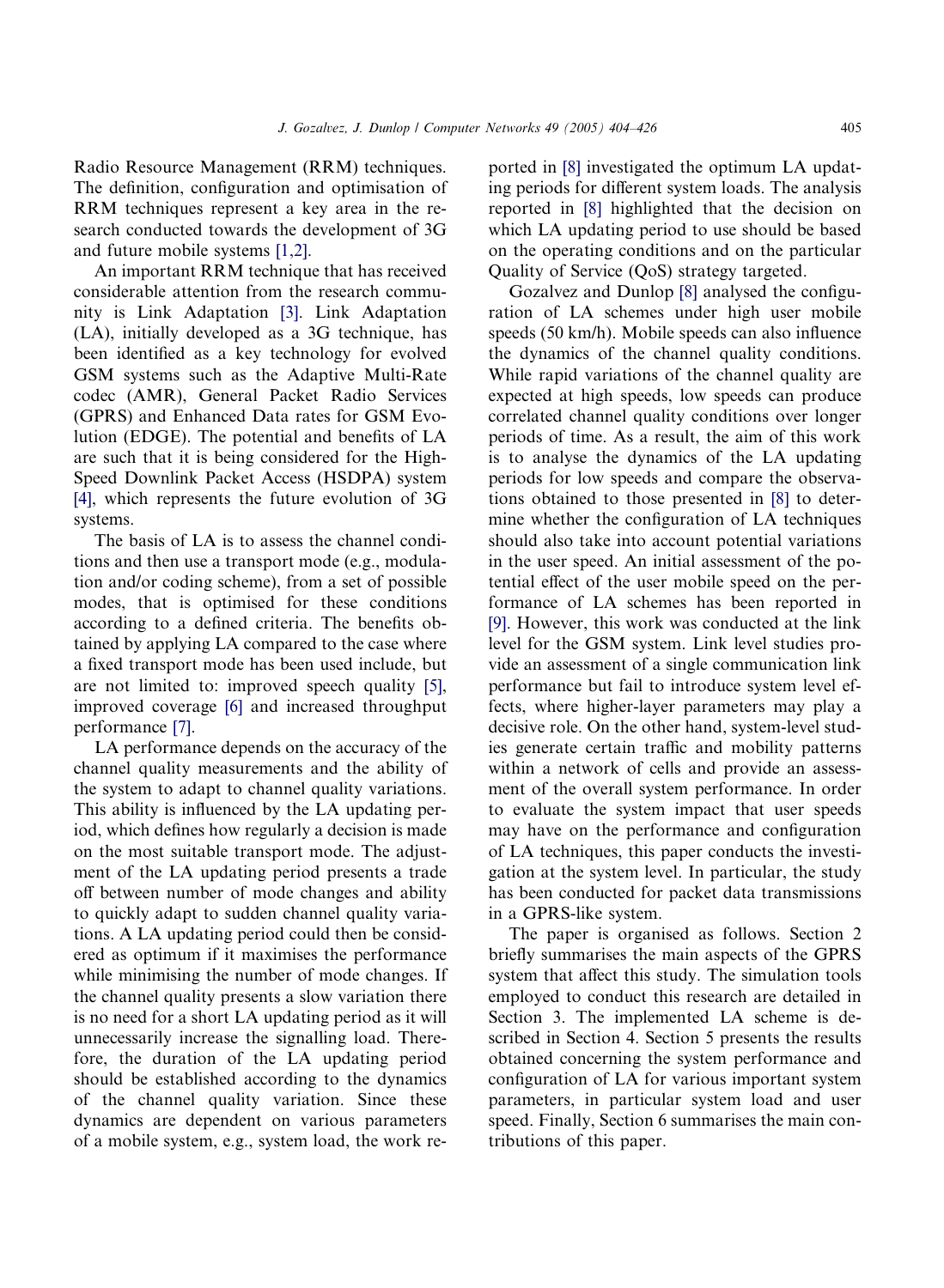#### 2. General packet radio service

The study reported in this paper has been conducted for packet data transmissions in a GPRSlike system. The GPRS standard can be modelled as a hierarchy of logical layers with specific functions [\[10\]](#page-21-0). This work focuses on the RLC/MAC and physical layers. This is due to the fact that LA, which can be considered a cross-layer RRM scheme, is an RLC/MAC technique that uses information from the physical layer to adjust its operation.

The RLC/MAC layer together with the LLC layer form the data link layer. The LLC layer provides a logical link between the mobile station and the GPRS network while the RLC/MAC layer provides services for information transfer over the physical layer. In particular, the Medium Access Control (MAC) sublayer defines the procedures enabling multiple users to share a common transmission medium. The Radio Link Control (RLC) sublayer is in charge of backward error correction of erroneously delivered RLC blocks by means of a selective retransmission mechanism. The physical layer is responsible for data unit framing, data coding and the detection and correction of transmission errors by means of a Forward Error Correction mechanism.

Prior to transmission, data packets are segmented into smaller data blocks across the different layers, with the final logical unit being the RLC block. The resulting RLC data blocks are then coded and block-interleaved over four normal bursts in consecutive TDMA frames. Four channel coding schemes, CS1 to CS4, are specified for the GPRS packet data traffic channels. As shown in Table 1, each scheme has been designed to provide different resilience to propagation errors under unfavourable radio conditions. As a

Table 1 GPRS channel coding parameters

| Scheme          | Code rate     | Payload | Data rate (kbits/s) |
|-----------------|---------------|---------|---------------------|
| CS <sub>1</sub> | 1/2           | 181     | 9.05                |
| CS <sub>2</sub> | $\approx$ 2/3 | 268     | 13.4                |
| CS <sub>3</sub> | $\approx 3/4$ | 312     | 15.6                |
| CS <sub>4</sub> |               | 428     | 21.4                |

result, the different coding schemes (CS) offer a trade-off between throughput and coding protection, paving the way for the application of Link Adaptation to GPRS. It is also important to note that since GPRS uses a single modulation scheme, the LA scheme considered in this investigation only considers changes of CS.

## 3. Simulation models

Modelling of a complete cellular radio network is usually separated into two levels: the link level and the system level. The former models the radio link at the bit level while the latter models a mobile radio network. The level separation is due to the high computational requirements generally associated with the link level analysis. Although this research concentrates on system level aspects of the LA technique, it is important to appropriately include the effects of the link level at the system level in order to provide a complete and accurate performance assessment of LA in a packet-switched cellular radio network.

#### 3.1. System level simulator

In order to ensure high accuracy and to account for sudden channel quality variations, the system level analysis reported in this paper has been conducted by means of an event-driven simulator working at the burst level. The simulator has been implemented in C++ using the library CNCL [\[11\]](#page-21-0). The structure and components of the system level simulation tool are depicted in [Fig. 1.](#page-3-0) The 'Cellular Environment' entity stores the location of each base station and the resources allocated at any given time by any base station. The Link Control units present in the models of the base stations and mobile stations are responsible for the implementation and operation of LA.

A cellular network of equally sized three-sector macro-cells, with a cluster size equal to four, has been considered. Within the network, interference produced by first and second tier of co-channel interferers is considered. Each cell has a radius of 1 km and each sector has been assigned two carriers (i.e., 16 channels or time slots). The mobility of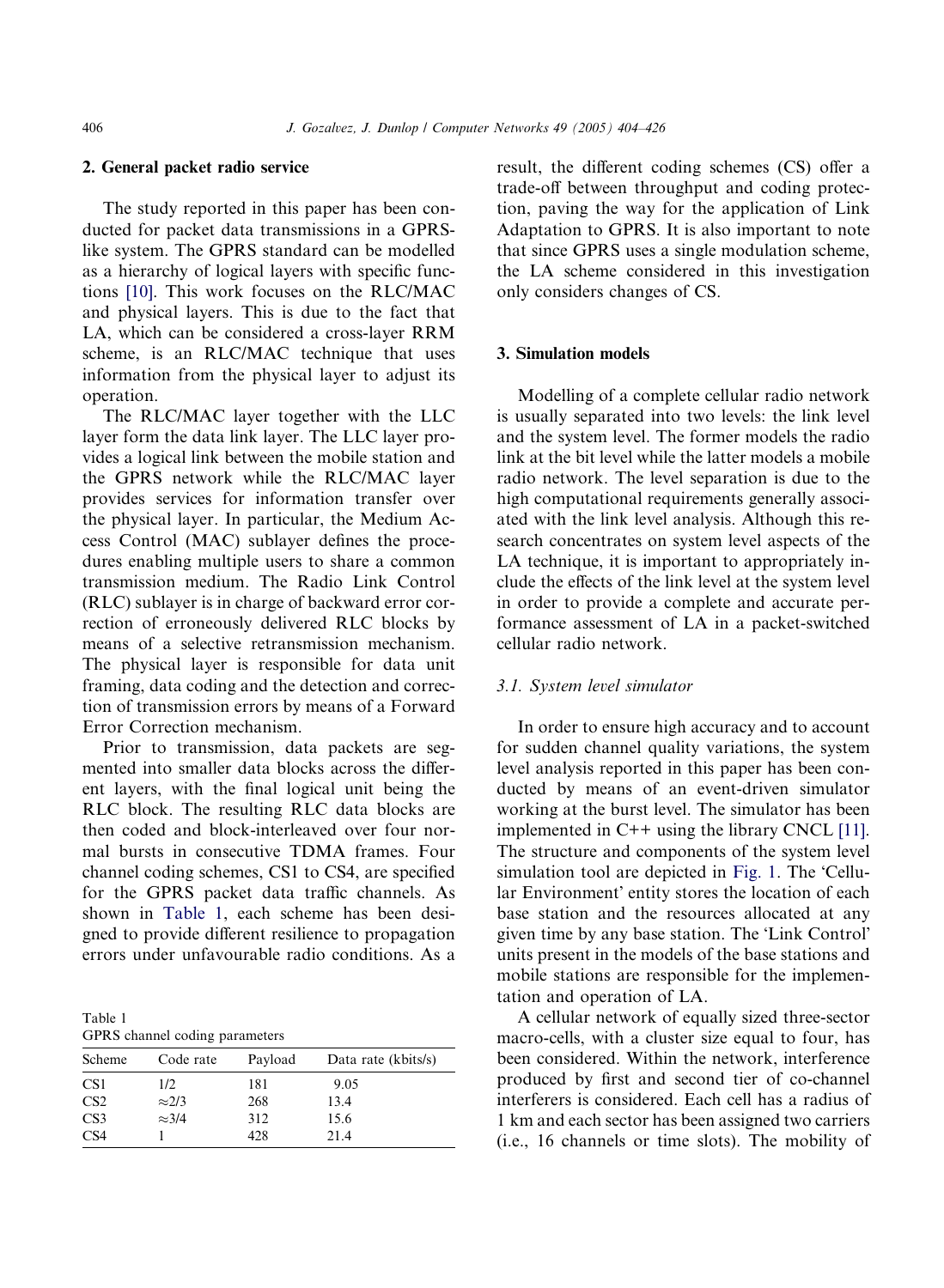<span id="page-3-0"></span>

Fig. 1. System level simulation structure.

users can greatly affect the channel quality conditions. Since such conditions are the basis of the LA technique, a mobility model based on [\[12\]](#page-21-0) has been implemented in this work. Although mobility has been contemplated, handover between sectors has not been considered. As a result, mobile stations are connected to the closest base station and not to the best serving base station. The boundary effects have been removed by using a wrap-around technique.

The simulator concentrates on the downlink performance. The system load is varied by changing the number of users in the system, with each user operating for the complete duration of the simulation. Following the study presented in [\[13\]](#page-21-0), a single slot allocation strategy has been implemented by means of a random allocation scheme. Users are assigned channels in a first-come-firstserved basis and the channel is kept until all its data has been correctly transmitted. An ARQ protocol, following the GPRS specifications, has been implemented to request the retransmission of erroneous blocks. Perfect feedback of the ARQ report with no RLC block losses has been assumed. The ARQ window size is equal to 64 RLC blocks. An

ARQ report is sent after transmitting 16 RLC blocks [\[8\].](#page-21-0)

Path loss is predicted using the Okumura–Hata model. Although the Okumura–Hata model was based on measurements done for distances greater than 1 km, the model can be extended for distances below 1 km [\[14\].](#page-21-0) The shadowing has a log normal distribution with a standard deviation of 6 dB and a decorrelation distance of 20 m. The shadowing is a spatially correlated process so that the shadowing experienced by a mobile at a given position is correlated to that experienced at a nearby position. This spatial correlation has been modelled in this work as detailed in [\[15\]](#page-21-0). Fast fading has also been included in the system level simulations as explained in Section 3.3. The simulator models the dynamic behaviour of the channel quality in terms of the Carrier to Interference Ratio (CIR). Power Control (PC) or Slow Frequency Hopping (SFH) mechanisms have not been implemented in the simulator. PC and SFH directly affect the operation of LA and therefore the use of both techniques together with LA would require the definition of an algorithm describing how they should interact. Since the definition of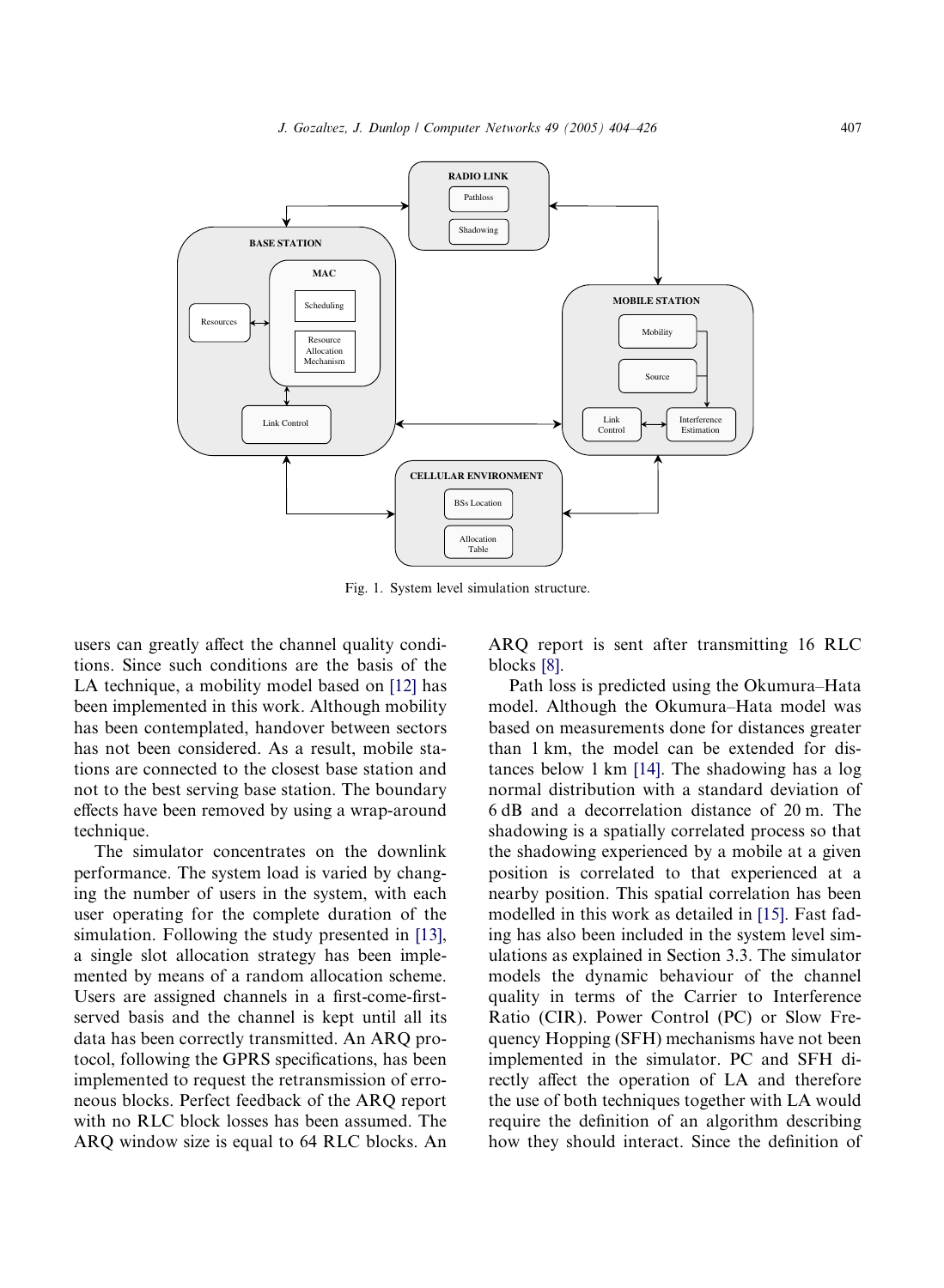such algorithm is out of scope of this work, PC and SFH have not been considered here.

## 3.2. Traffic modelling

As packet-switched systems allocate channels to users only when they have some data to transmit, the traffic models employed have an impact on the pattern of channel allocations and releases. Since such allocations and releases can affect the channel quality conditions, and therefore the operation of LA, appropriate traffic models are required.

Future wireless systems will be used as a platform to support a wide range of data applications. Web browsing and e-mail are some of the most popular applications in the fix network traffic. As this trend is expected to continue on the wireless domain, Web browsing and e-mail applications have been considered in the context of this work.

The traffic type has been evenly distributed among users at 50%. No channel partition has been applied between the two services and results are collected individually for each type of traffic from the central cell. Both traffic sources have been implemented as an ON/OFF model. For both traffic models, the transmission of a new packet cannot start until the previous transmission has finished, i.e., all the data has been correctly received. The active transmission time will hence depend on the channel quality conditions.

WWW browsing has been implemented following the model described in [\[16\]](#page-21-0). This model considers that a TCP connection can only transfer a single file or object. Each connection is closed after the transmission is finished and a new connection must be established for the transfer of a new file. A WWW browsing session starts with a submission of an URL request by the user. When all the requests related to that URL are complete, the user will take some time to read the information before initiating another request ('think time'). The transfer of the URL request corresponds then to the ON/active period while the users 'think time' corresponds to the OFF/inactive period. A URL request (or Web page) may contain several files and this model also characterises the number of files per Web page. An active OFF time corresponds to the time between closing a TCP connection and opening the next one to transfer a new object from the same page. The model is depicted in Fig. 2 and Table 2 summarises the distributions used to characterise the WWW traffic.

E-mail traffic has been generated following the model presented in [\[17\]](#page-21-0). The e-mail size has been found to be bimodal as e-mails are also used to transfer files. The cumulative distribution function of the e-mail size is defined by means of Weibull distributions

$$
F(x_e) = \begin{cases} 1 - e^{-e^{-k_1 \cdot x^{c_1}}} & \text{if } F(x_e) \le 0.5, \\ 1 - e^{-e^{-k_2 \cdot x^{c_2}}} & \text{if } F(x_e) > 0.5, \end{cases}
$$

| `able |  |
|-------|--|
|       |  |

|  | Distributions and parameters for the WWW traffic model |  |  |  |
|--|--------------------------------------------------------|--|--|--|

| Component                    | Model   | Pdf                                                                    |
|------------------------------|---------|------------------------------------------------------------------------|
| File sizes                   | Pareto  | $p(x) = \alpha k^{\alpha} x^{-(\alpha+1)}$<br>$k = 1000, \alpha = 1.0$ |
| Active OFF times             | Weibull | $p(x) = \frac{bx^{b-1}}{a^b} e^{-(x/a)^b}$<br>$a = 1.46, b = 0.382$    |
| Inactive OFF times           | Pareto  | $p(x) = \alpha k^{\alpha} x^{-(\alpha+1)}$<br>$k = 1, \alpha = 1.5$    |
| Number of files per web page | Pareto  | $p(x) = \alpha k^{\alpha} x^{-(\alpha+1)}$<br>$k = 1, \alpha = 2.43$   |



Fig. 2. WWW traffic model.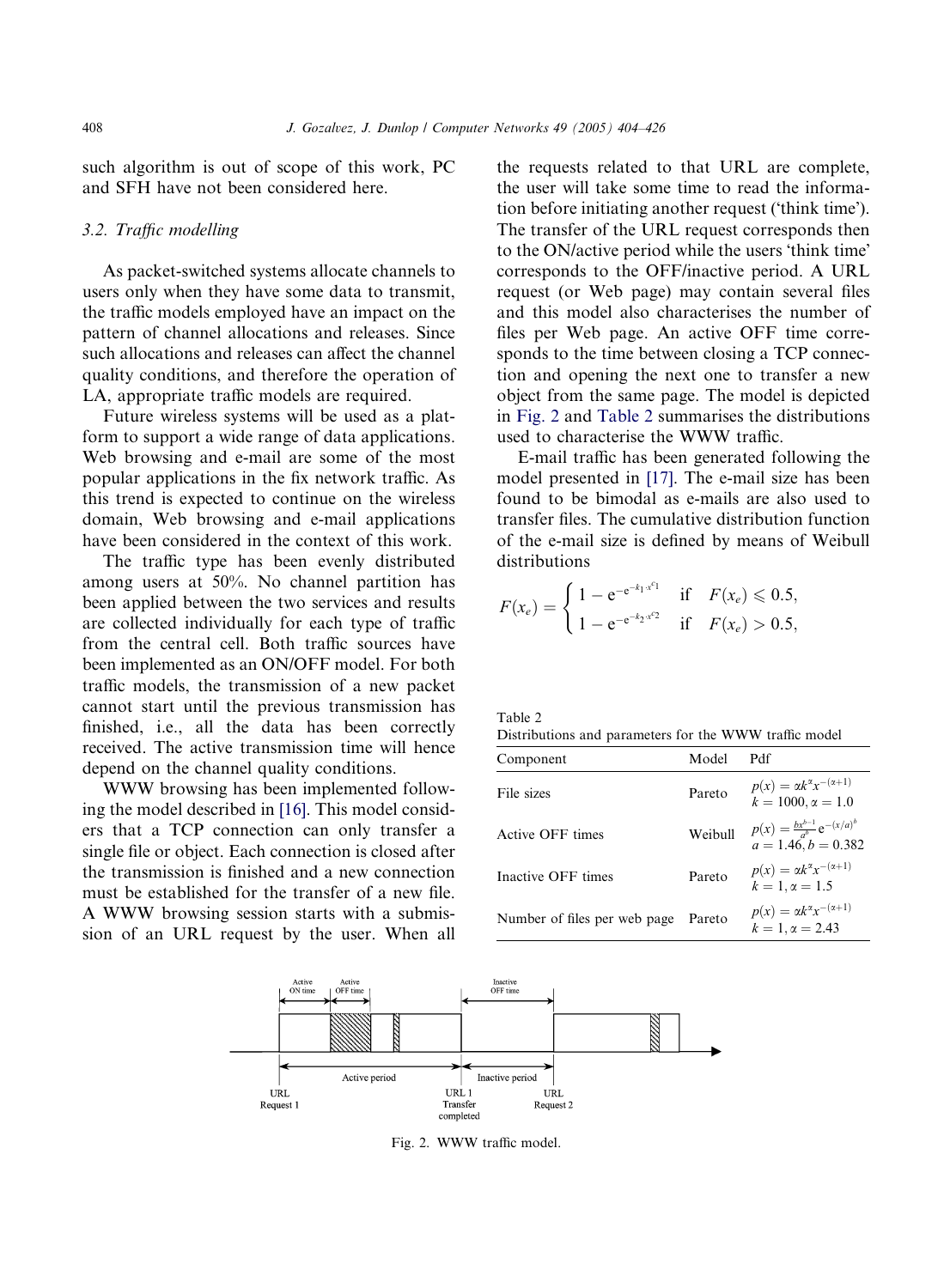<span id="page-5-0"></span>where  $c_1$  has a mean of 2.04,  $c_2$  a mean of 0.37,  $k_1$  a mean of 17.64 and  $k_2$  a mean of 3.61. As for the WWW traffic model, the length of the ON period is a function of the e-mail size and the transmission rate. The OFF period is modelled as a Pareto distribution with  $k = 30$  and  $\alpha = 1.5$ .

#### 3.3. Link-to-system level interface

As it has been previously explained, the study of a cellular system is usually performed at two different levels: system and link level. An interface between both levels is necessary to produce a complete and final performance analysis of the particular technique under study. In order to reduce the complexity of system level simulations, usual procedures to interface both levels are to use the link level analysis as a source of information for the system level. In particular, the effects at the physical layer are generally included by means of Look-Up Tables (LUTs). The link level performance is then represented by a simplified model consisting of a set of LUTs mapping the CIR to a given link quality parameter such as the Block Error Rate (BLER). Different LUTs need to be produced for different operating conditions (e.g., mobile speeds and propagation environments). Also, different levels of accuracy can be targeted in the production of the LUTs depending on the particular study that is being carried out at the system level.

The work reported in [\[18\]](#page-21-0) demonstrated the importance of using link-to-system level interfaces that accurately model the inherent variability present in the radio channel, to appropriately study the performance and configuration of adaptive RRM techniques such as LA. Following the indications provided in [\[18\]](#page-21-0), an advanced set of LUTs has been implemented to conduct this research.

The combined effects of convolutional coding and interleaving make the RLC block errors



Fig. 3. Link-to-sytem level interface.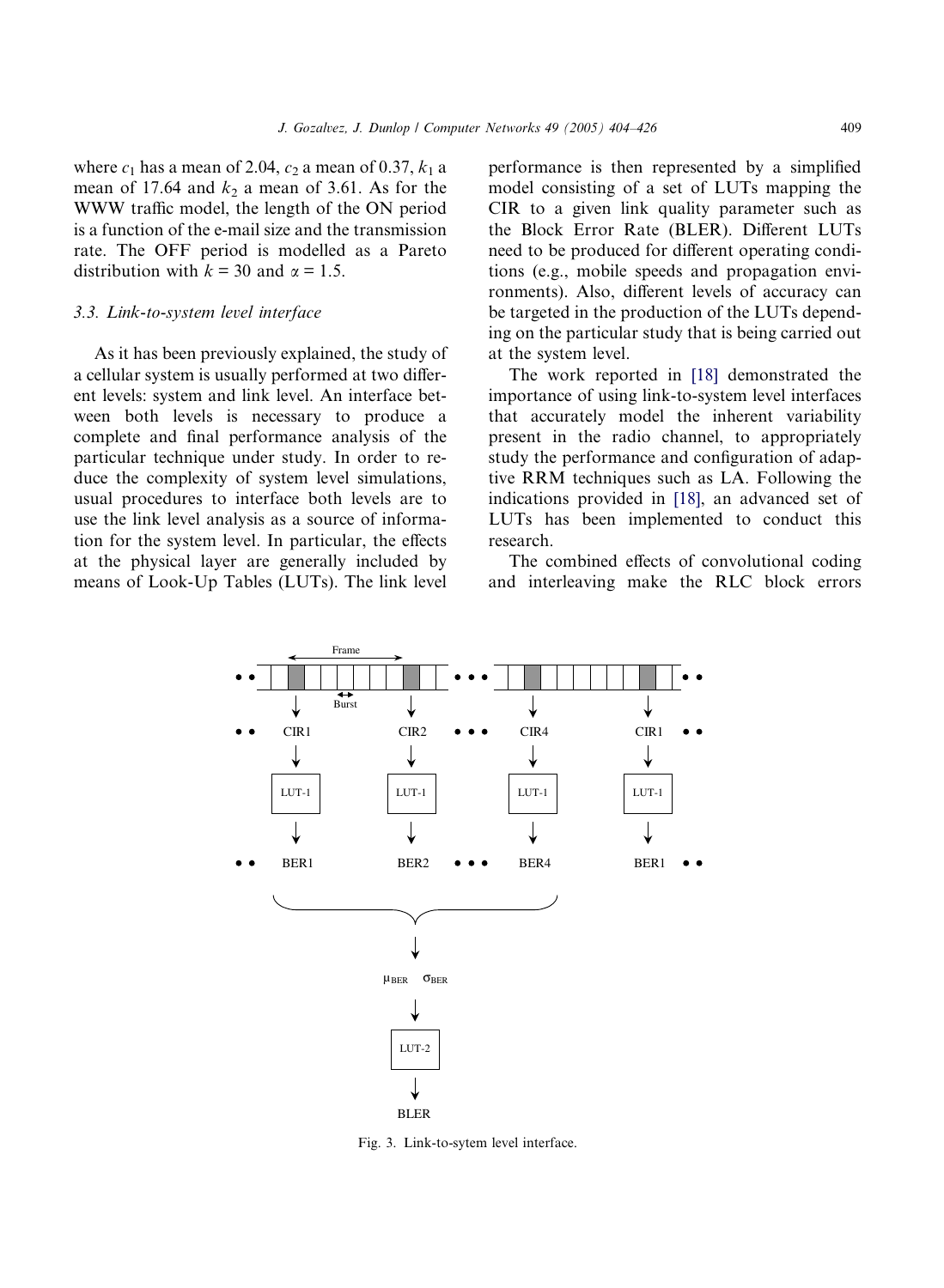<span id="page-6-0"></span>

Fig. 4. BER autocorrelation for CIR = 12 dB.

dependent not only on the mean block quality but also on the quality distribution among the four bursts used to transmit an RLC block. To accurately model block errors, a link-to-system level interface working at the burst level has been implemented. This interface is composed of two sets of LUTs, as illustrated in [Fig. 3.](#page-5-0) The interface requires as input from the system level the mean CIR experienced in a given burst. LUT-1 extracts the burst quality for the measured CIR. The burst quality is represented by means of the Bit Error Rate (BER). LUT-1 represents a cumulative distribution function (cdf) of the BER for a given CIR. A random process is then used to generate the actual BER from the corresponding cdf. The purpose of this procedure is to model the effect of fast fading on the BER through a random process thereby including the fast fading at the system level. The BER is then estimated for the four bursts used to transmit a RLC block and LUT-2 maps the mean BER and the standard deviation of the BER over the four bursts to a corresponding Block Error Rate (BLER) value. The two LUTs have been produced for a typical urban (TU) environment and two mobile speeds (5 km/h and

50 km/h). The link level simulation tool used to produce the different LUTs is detailed in [\[19\].](#page-21-0)

As it has been previously mentioned, the spatial correlation characteristic of the shadowing phenomena has been modelled in the system level simulator employed in this study. As a result, the simulator considers correlation between CIR values. However, the BER correlation that the sequence of CIR could generate is not explicitly modelled. As shown in Fig. 4, this correlation between BER values is only expected at low speeds. It is important to note that Fig. 4 illustrates the BER autocorrelation for a fixed CIR value; the level of correlation should be smaller under a variable CIR environment. Moreover, it is worth noting though, that the modelling of the CIR correlation infers an implicit characterisation of the BER behaviour, since the BER is related to the particular CIR experienced.

#### 4. Link adaptation scheme

Wireless systems are characterised by continuous and dynamic variations of the channel quality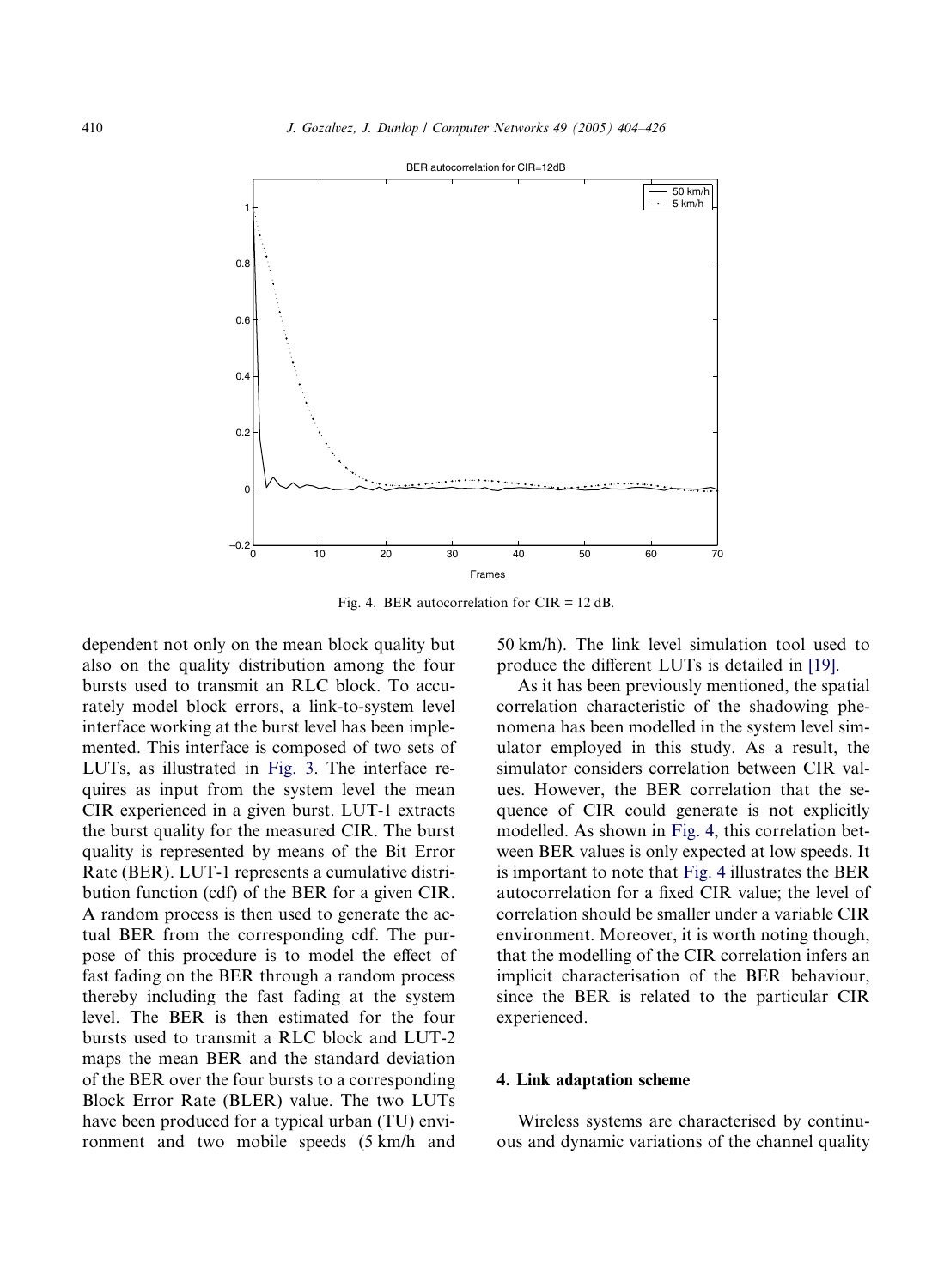conditions. LA techniques have been proposed as a remedy to such channel quality variations and as a means to improve the spectral efficiency of a system. The basis of LA is to assess the channel conditions and then use a transport mode that is optimised for these conditions according to a defined criteria. If the experienced channel conditions are considered to be good then a mode with little or no error protection is selected. On the other hand, if the channel conditions are poor, a mode with extra error protection is selected. The nature of the adaptation process is predictive, since measurements of the past channel conditions are used to predict the channel conditions for the following transmission frames.

When considering the GPRS standard, the adaptation occurs at the coding scheme level. Different approaches can be taken to decide which CS is considered as optimum based on, for example, the targeted QoS for a given service. Since this work is based on data services that do not have tight transmission delays, a CS is considered to be optimum if it maximises the throughput. Other approaches could be, for example, to select the CS that minimises transmission delays or reduces the number of blocks received in error. The criterion here considered for selecting a particular CS was also proposed in [\[20\]](#page-21-0) for the study of the EDGE performance. The throughput is defined as follows:

$$
Throughout = R_{CS} \times (1 - BLER_{CS})
$$
 (1)

with  $R_{CS}$  and BLER<sub>CS</sub> being the data rate and BLER for a given CS.

Based on Eq. (1) and on the representation of the BLER (an example of LUT-2 is provided in Fig. 5), [Fig. 6](#page-8-0) illustrates the throughput performance obtained with each CS as a function of the experienced channel quality conditions. [Fig. 6](#page-8-0) shows that the throughput is dependent on the mean and standard deviation of the burst quality and that each CS is optimal, in terms of throughput performance, for a given range of channel quality conditions. In particular, it is important to note the limited operating area of CS4 compared to the other CSs. Since CS4 does not have any error protection, it will only be considered as the optimum CS when transmission conditions allow no bits to be received with error.



Fig. 5. LUT-2: BLER vs. mean and standard deviation of BER, for CS1 at 50 km/h.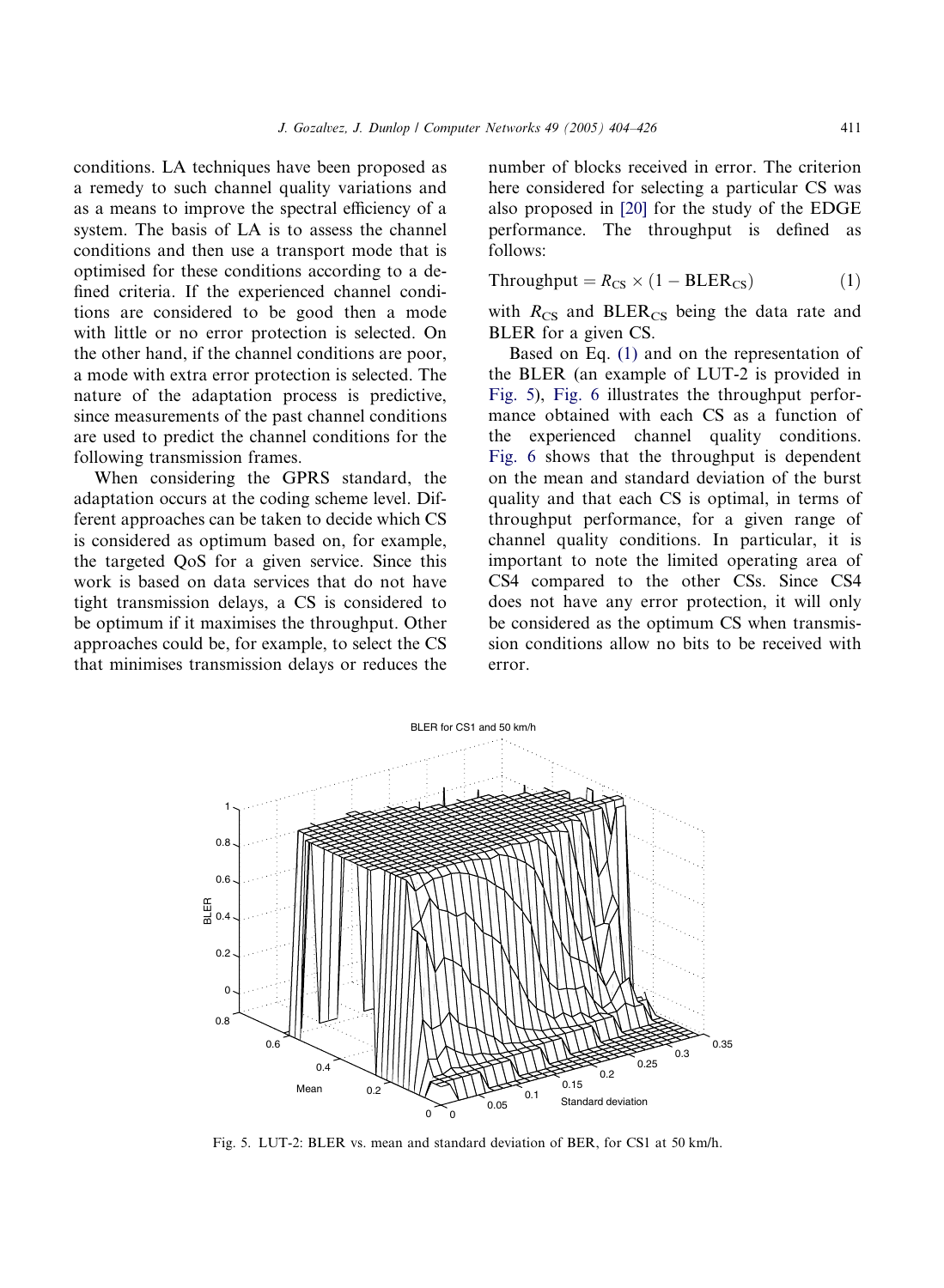<span id="page-8-0"></span>

Fig. 6. Throughput performance and LA switching thresholds.

The LA switching thresholds define the boundaries between the regions where each CS maximises the throughput. For the link-to-system level interface used in this work, the boundaries are defined as a collection of points, each representing a combination of mean and standard deviation of burst quality values. For this work, no hysteresis thresholds around the boundaries have been considered.

The LA scheme uses the quality measurements over the previous LA updating period to decide on the optimum CS. The mean BER and the standard deviation of the BER over a block for each transmitted block during the last updating period are filtered to get the channel quality estimation necessary for the LA technique. A filter with a rectangular shape has been applied throughout and a fixed initial coding scheme, CS4, has been selected at the start of each new data transmission.

Although the current GPRS standard does not contemplate CS changes for retransmissions, they have been considered here so that results are not conditioned by GPRS limitations.

An example of the performance improvements obtained with LA is illustrated in [Fig. 7.](#page-9-0) This figure plots the cumulative distribution function (cdf) of the throughput performance considering each GPRS CS and LA with an updating period of 60 ms. [Fig. 7](#page-9-0) shows that the use of LA increases the throughput performance compared to using each one of the GPRS CS. An exception to this general trend is observed for very high throughputs and when considering the use of CS4. High throughputs are obtained when very good radio link quality conditions are experienced by a mobile user. Under these conditions, CS4 is the optimal CS. If a single bit of an RLC block is detected in error, LA will change the CS to a more robust one for, at least, the next three RLC blocks; this is due to the use of a 60 ms updating period and the fact that the time to transmit an RLC block is equal to 20 ms. If no other bit errors are detected in these blocks, LA would not be using the optimal CS, i.e., CS4, for these last three blocks. As a result, its throughput performance would be slightly inferior to that obtained employing CS4.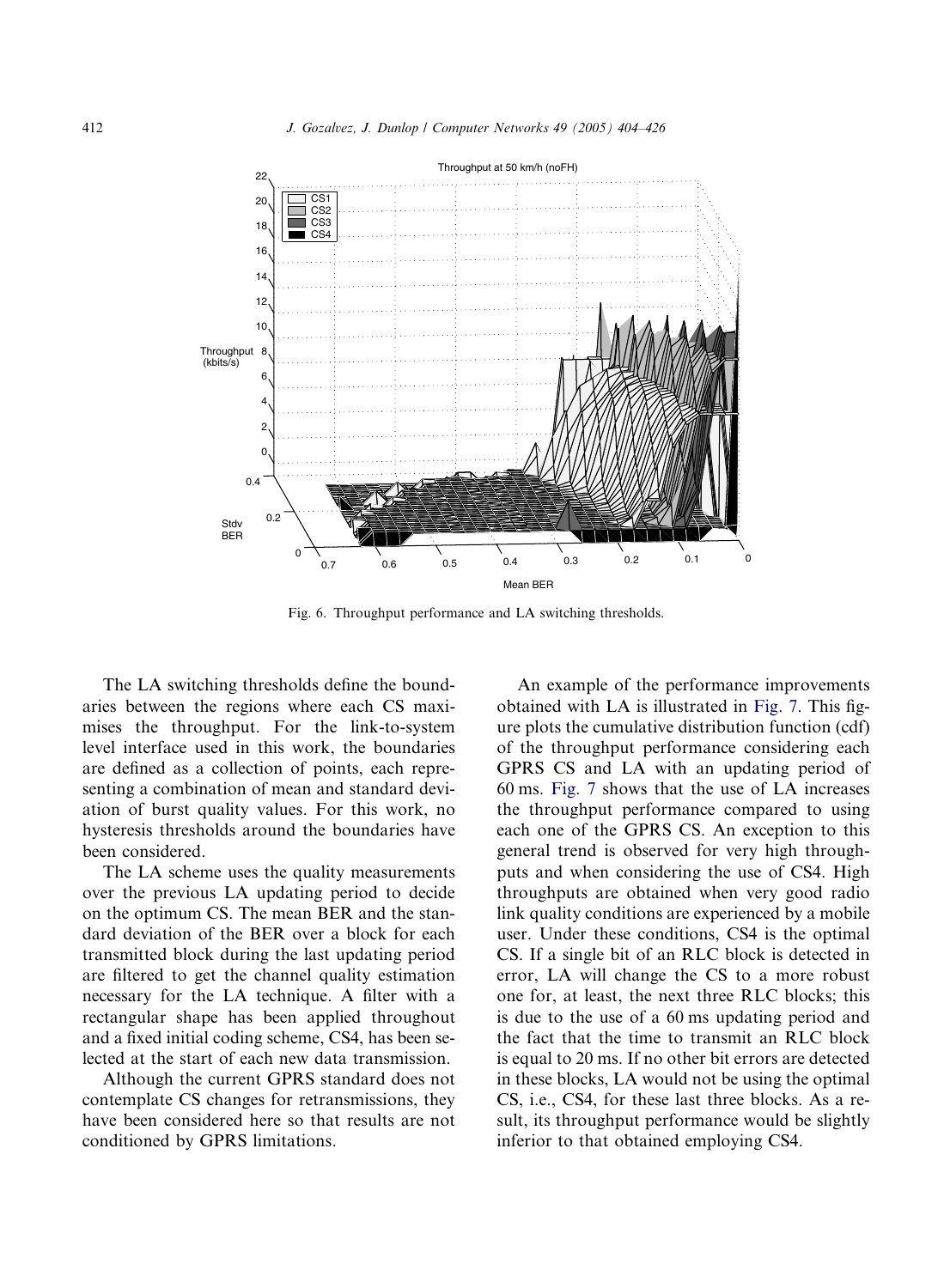<span id="page-9-0"></span>

Fig. 7. Example of throughput performance for different CS and LA (24 users per sector, speed of 50 km/h, WWW and e-mail traffic).

## 5. Performance and configuration of LA techniques

## 5.1. Evaluation conditions and performance metrics

This work studies the performance and configuration of LA in packet radio networks. The performance is assessed for various user mobile speeds and system loads. In particular, this study considers speeds of 5 km/h (pedestrian environment) and 50 km/h (vehicular environment), and loads of 8, 16, 24 and 36 users per sector. These loads represent an average bandwidth occupancy of 20%, 45%, 67% and 93%, respectively. The results presented in this section correspond to those collected for only users receiving WWW traffic and mobile speeds of 5 and 50 km/h. Four different LA updating periods have been considered: 20 ms, 60 ms, 100 ms and 200 ms. Since a control loop is necessary to implement the LA algorithm, the updating period equal to 20 ms, corresponding to the shortest possible one as it is equivalent to the transmission time of a single RLC block, is considered as an ideal case.

As previously mentioned, the configuration of an LA scheme could be regarded as optimum if it maximises the performance while minimising the number of CS changes and therefore the signalling load associated with the use of LA. Since this study considers non-real time data services, the performance is assessed by means of three main parameters, namely the cdf of the throughput, the average throughput and the average number of CS changes per second. The cdf of the throughput allows the assessment of the performance of an LA scheme for the whole range of bit rates. It is also used to extract the minimum throughput for 95% of the samples, which is a general performance metric employed to analyse packet-switched systems. The throughput is measured per user and is defined as the total number of bits successfully transmitted over the air interface divided by the radio transmission time. As a result, the throughput does not take into account the time a user has been waiting to get access to a channel. In this case, the throughput is measured over intervals of 4 s whenever the user is active. The throughput is collected for all users in the centre cell and the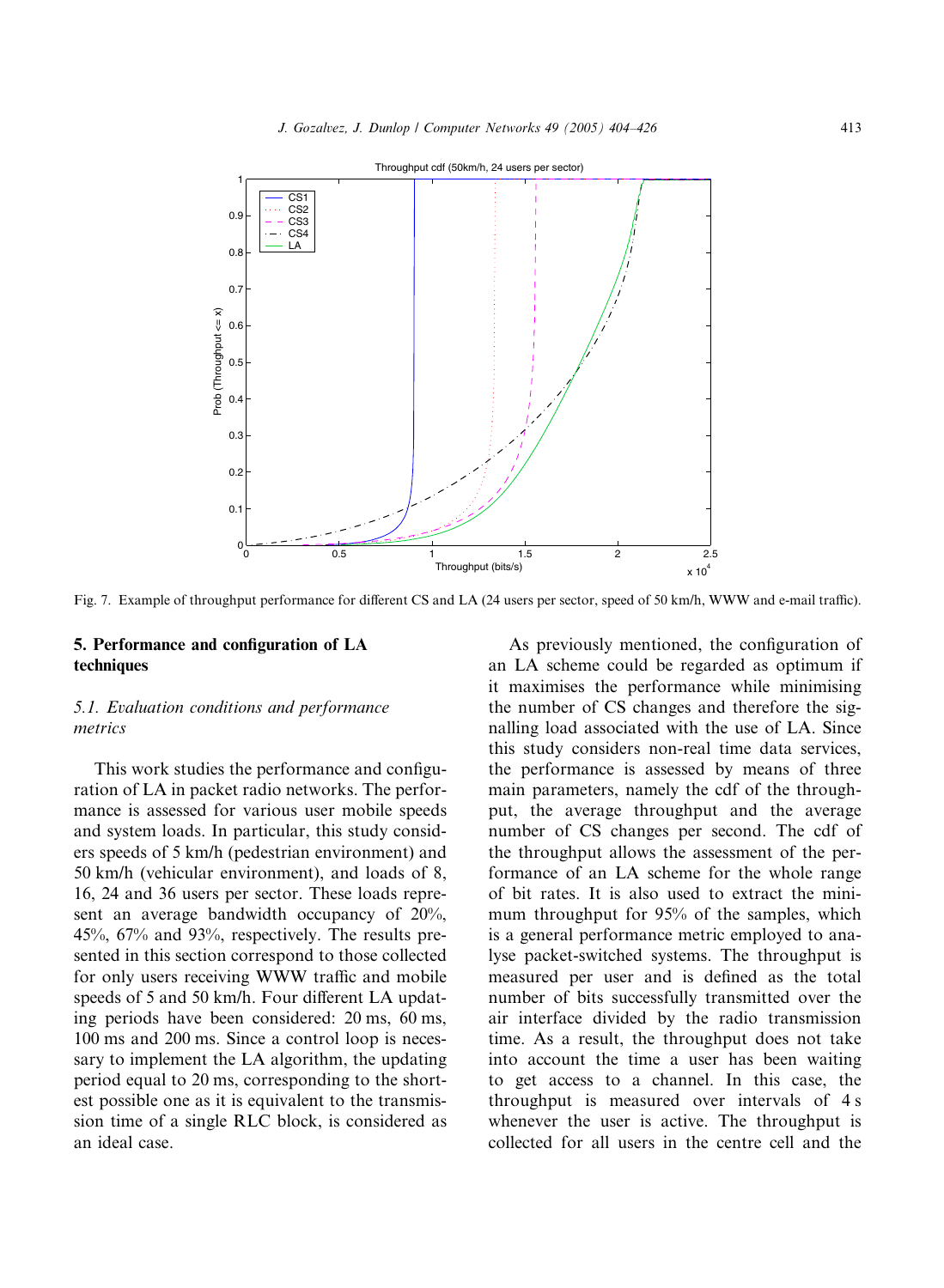<span id="page-10-0"></span>cdf of the throughput is therefore used to provide an indication of the system performance. The average throughput is averaged over all users in the centre cell. The proportion of RLC blocks received in error, or average BLER, is also of interest since it provides an indication of the operation of LA. Another useful parameter to understand the functioning of LA is the proportion of RLC blocks received with an optimal CS. The operation of LA is also analysed by deriving the usage percentage of each CS.

In order to ensure results with good statistical accuracy, each simulation scenario (i.e., considering a different load, LA updating period and mobile speed) simulates the transmission of more than  $30 \times 10^6$  RLC blocks in the central cell.

## 5.2. First scenario: high user mobile speeds (50 km/h)

In order to analyse whether the configuration of LA techniques should be adapted to the mobile speed, this section summarises some of the results obtained in [\[8\]](#page-21-0) for high speeds (50 km/h).

The throughput performance for users moving at 50 km/h, considering loads of 8 and 36 users per sector and a number of LA updating periods is illustrated in Fig. 8 and [Fig. 9](#page-11-0). The results show that, for, all updating periods, the throughput performance decreases as the load increases. The increase in the proportion of blocks received in error as the load increases can be regarded as one of the main factors contributing to this behaviour; see [Fig. 10](#page-11-0).

Figs. 8 and [9](#page-11-0) show that under every load considered, an LA updating period of 20 ms increases the number of samples with low bit rates (although only the figures corresponding to loads of 8 and 36 users per sector are shown in this section, the same trends were observed for loads of 16 and 24 users per sector). However, it can also be observed that this LA updating period gives the best throughput to a percentage of samples and that this percentage varies with the load. With 8 users per sector, this percentage is around 77%, whereas this value is reduced to around 50% when the load is increased to 36 users per sector. This is due to the fact that the proportion of blocks received in error increases



Fig. 8. Throughput cdf (eight users per sector, WWW traffic, 50 km/h).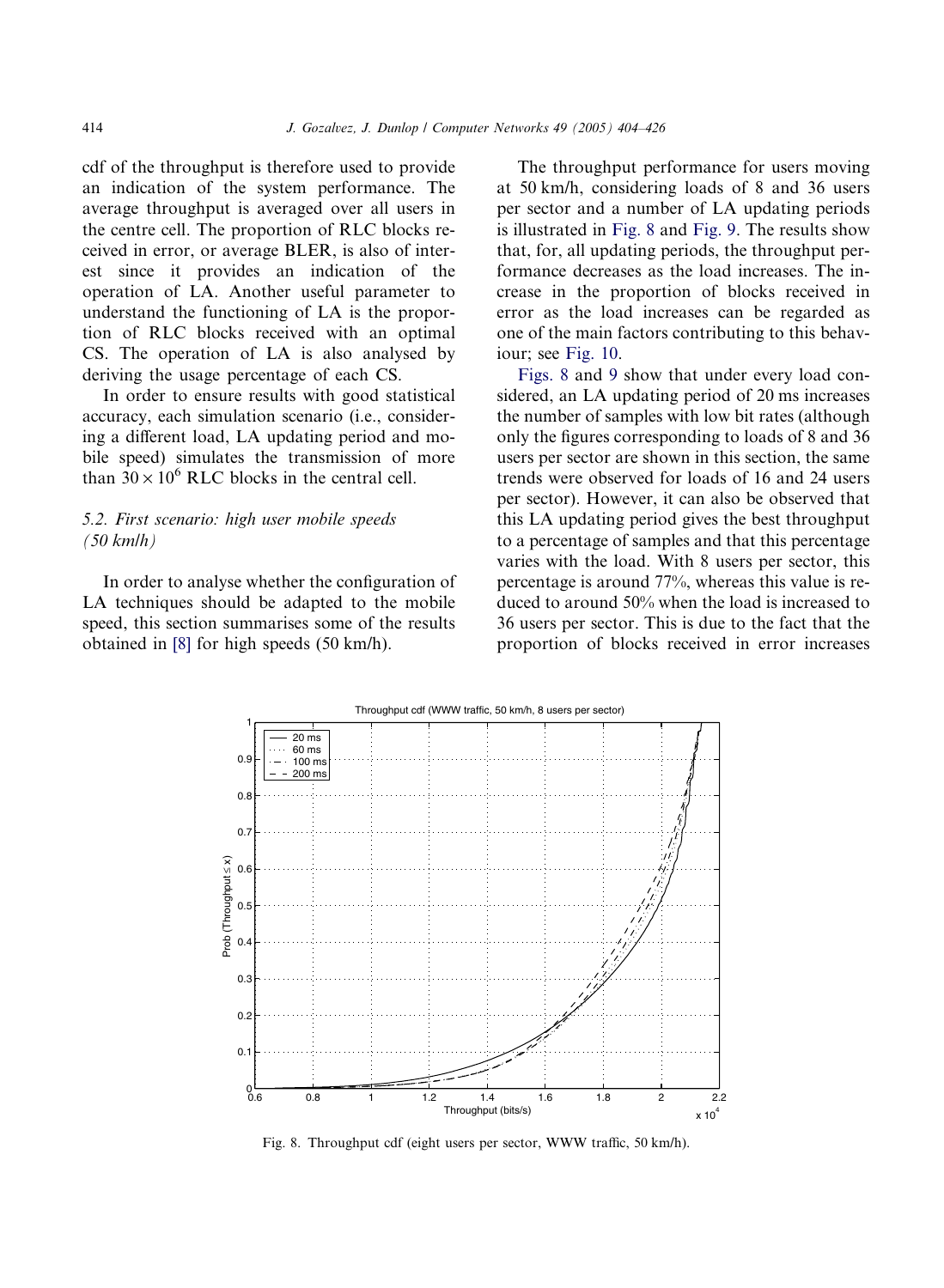<span id="page-11-0"></span>

Fig. 9. Throughput cdf (36 users per sector, WWW traffic, 50 km/h).



Fig. 10. Average proportion of RLC blocks received in error for various LA updating periods (WWW traffic, 50 km/h).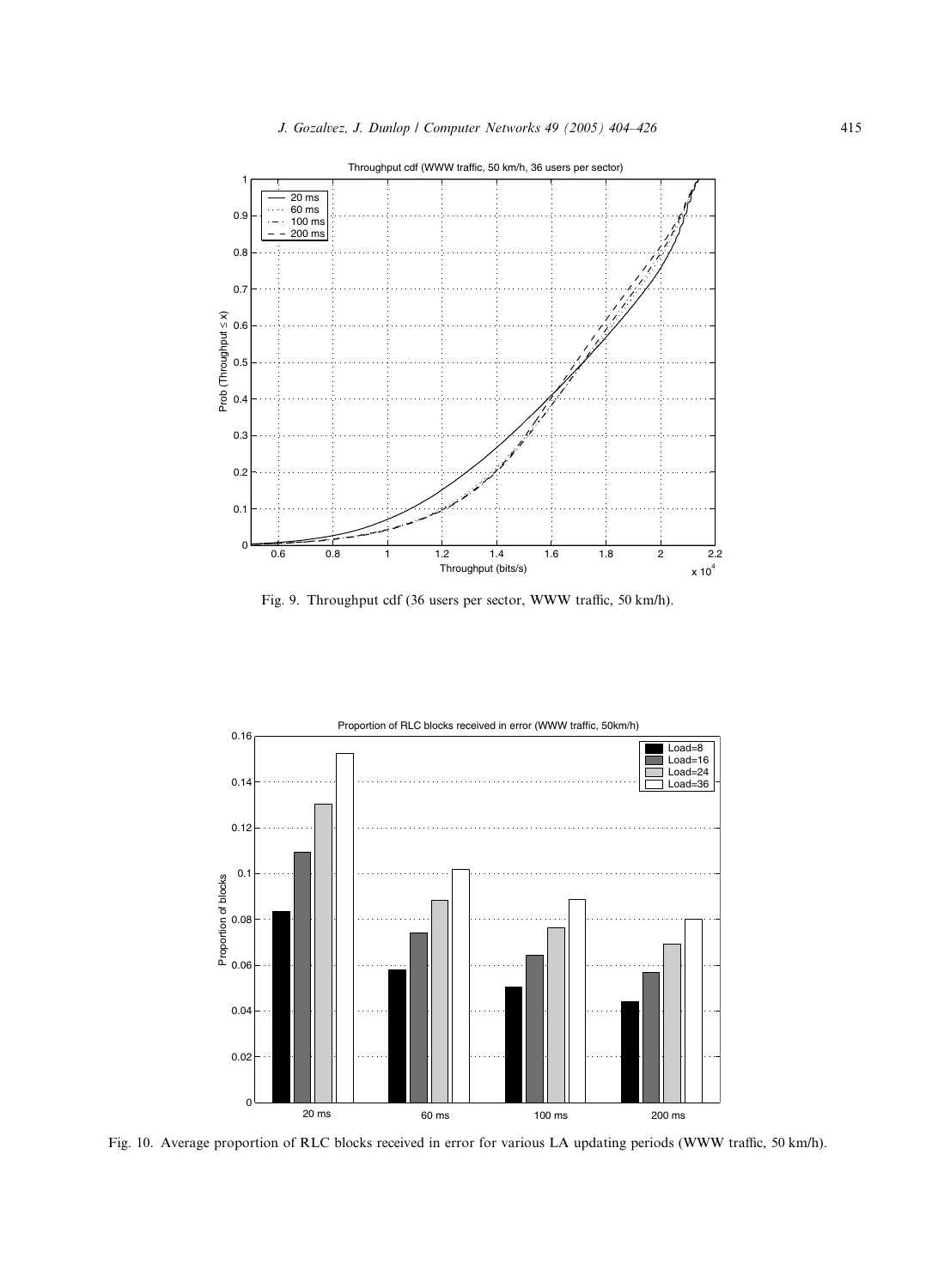<span id="page-12-0"></span>more notably for the 20 ms LA updating period as the load increases; see [Fig. 10](#page-11-0).

As shown in [Figs. 8](#page-10-0) and [9](#page-11-0), the performance with LA updating periods of 60 ms, 100 ms and 200 ms is quite similar for users with low throughputs. Only for higher throughputs is there an advantage associated with using shorter LA updating periods. For these throughputs, the performance decreases as the LA updating period increases. However, as shown in Fig. 11, longer LA updating periods also reduce the average number of CS changes per sector and therefore the signalling load associated with the use of LA. The selection of the LA updating period offers then a trade-off between performance and signalling load, with varying effects under different system loads.

In terms of the average throughput, an LA updating period of 20 ms provides a poorer performance than an LA updating period of 60 ms for all loads considered; see Table 3. The difference in performance becomes more apparent with increasing loads. This is also due to the fact that, with a 20 ms LA updating period, the increase in the proportion of blocks received in error as the load augments is more significant than with the other LA

| т. |  |
|----|--|
|    |  |

Average throughput and minimum throughput for 95% of samples (kbits/s) for different updating periods and loads (50 km/h)

| LA Up period | $20 \text{ ms}$  |       | $60 \text{ ms}$  |       |  |
|--------------|------------------|-------|------------------|-------|--|
|              | Avg.             | Min   | Avg.             | Min   |  |
| (a)          |                  |       |                  |       |  |
| $Load = 8$   | 18.81            | 12.95 | 18.83            | 13.87 |  |
| Load = $16$  | 17.94            | 11.28 | 18.04            | 12.41 |  |
| Load = $24$  | 17.21            | 10.24 | 17.36            | 11.28 |  |
| Load = $36$  | 16.46            | 9.24  | 16.73            | 10.27 |  |
| (b)          |                  |       |                  |       |  |
|              | $100 \text{ ms}$ |       | $200 \text{ ms}$ |       |  |
| $Load = 8$   | 18.77            | 13.98 | 18.63            | 13.97 |  |
| Load = $16$  | 17.99            | 12.53 | 17.86            | 12.47 |  |
| Load = $24$  | 17.35            | 11.43 | 17.18            | 11.31 |  |
| Load = $36$  | 16.73            | 10.41 | 16.59            | 10.33 |  |

updating periods. This effect also explains the fact that an LA updating period of 20 ms provides a lower average throughput than the longer LA updating period for high loads but not for the low ones. The performance is very similar, under the operating conditions considered, for LA



Fig. 11. Average number of CS changes per second (WWW traffic, 50 km/h).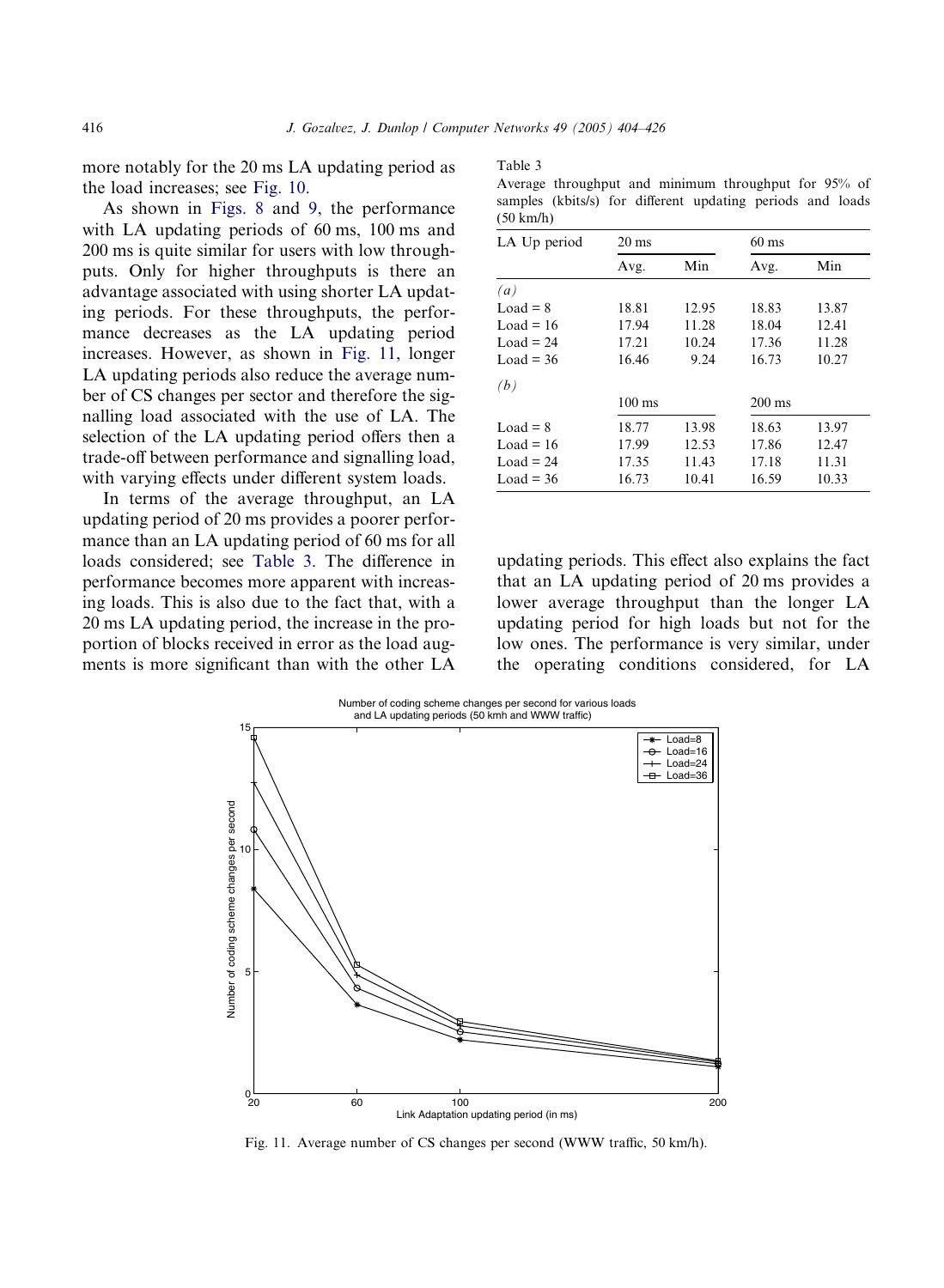updating periods of 60 and 100 ms, but it decreases for the 200 ms case.

The aim of a particular LA scheme implementation may be to guarantee that 95% of the samples will experience the highest possible minimum throughput. In this case, an LA updating period of 20 ms clearly underperforms the other LA updating periods for all the considered loads (see [Table 3](#page-12-0)). For example, an LA updating period of 20 ms gives a throughput of greater than 11.28 kbits/s for 95% of the samples for a load of 16 users per sector. On the other hand, a LA updating period of 100 ms provides a throughput of greater than 12.53 kbits/s.

To summarise, the analysis reported in [\[8\]](#page-21-0) suggested that, for high loads, the benefit of using a LA updating period of 20 ms is questionable. For low and medium loads, this updating period provides the best throughput for a significant number of samples but decreases the average throughput and minimum throughput for 95% of samples and increases the number of samples with low bit rates. Shorter updating periods also produce a higher number of CS changes. According to these observations, it was concluded that the decision on which updating period to use should take into account the system load and should be based on the QoS strategy targeted. That is, for example, whether the aim is to decrease the number of users with low bit rates while also decreasing the number of CS changes per second or increase the throughput to a considerable number of users.

Finally, it is important to note that similar trends and conclusions, regarding the dynamics of the LA updating periods, to that reached for the WWW traffic service were also obtained for the e-mail service.

## 5.3. Second scenario: low user mobile speeds (5 km/h)

The previous section has analysed the configuration of LA techniques, for different system loads, under high user mobile speeds. As illustrated in [Fig. 4](#page-6-0), mobile speeds can influence differently the channel quality dynamics. As a result, the aim of this section is to analyse the dynamics of the LA updating periods for low speeds and compare the observations obtained to those described for high mobile speeds. The final objective of this analysis is to determine whether the configuration of LA also needs to take into account the user mobile speeds.

[Fig. 12](#page-14-0) compares the throughput performance for the two considered user mobile speeds. The results show a degradation in throughput performance, at low speeds, for transmissions with low bit rates. [Fig. 12](#page-14-0) indicates that with a speed of 50 km/h and a 200 ms LA updating period, 10% of the samples have a throughput below 12 kbits/s. This percentage is increased to over 20% for a speed of 5 km/h. As shown in [Fig. 13](#page-14-0), the degradation in performance obtained at low speeds is due to an increase in the number of blocks received in error. The lower throughput performance observed for low speeds also translates into an increase in the use of the more robust CS for low speeds compared to high speeds. [Fig. 14](#page-15-0) represents the difference in the usage percentage of each CS for a speed of 5 km/h compared to mobiles moving at 50 km/h with a load of 36 users per sector. This figure shows that using a 20 ms LA updating period derives in an increase of 105% in the usage of the most robust coding scheme, i.e., CS1, for low speeds. On the other hand, the use of the least robust coding scheme, i.e., CS4, decreases by 8% at low speeds. The same trends and observations in terms of throughput, BLER and usage percentage of the CSs have been obtained for all loads and LA updating periods considered in this study.

[Figs. 15–18](#page-15-0) show that, in terms of load variation, similar trends to the 50 km/h results described in the previous section can be observed for low speeds. However, the benefits of a 20 ms LA updating period are reduced for low speeds as the performance for high throughput transmissions under different LA updating periods gets closer. It was previously shown that, for high speeds, a 20 ms LA updating period increases the number of samples with low bit rates compared to other LA updating periods. At low speeds, a 20 ms LA updating period further increases the number of samples with low bit rates compared to the other LA updating periods.

In terms of the average throughput and minimum throughput for 95% of the samples, there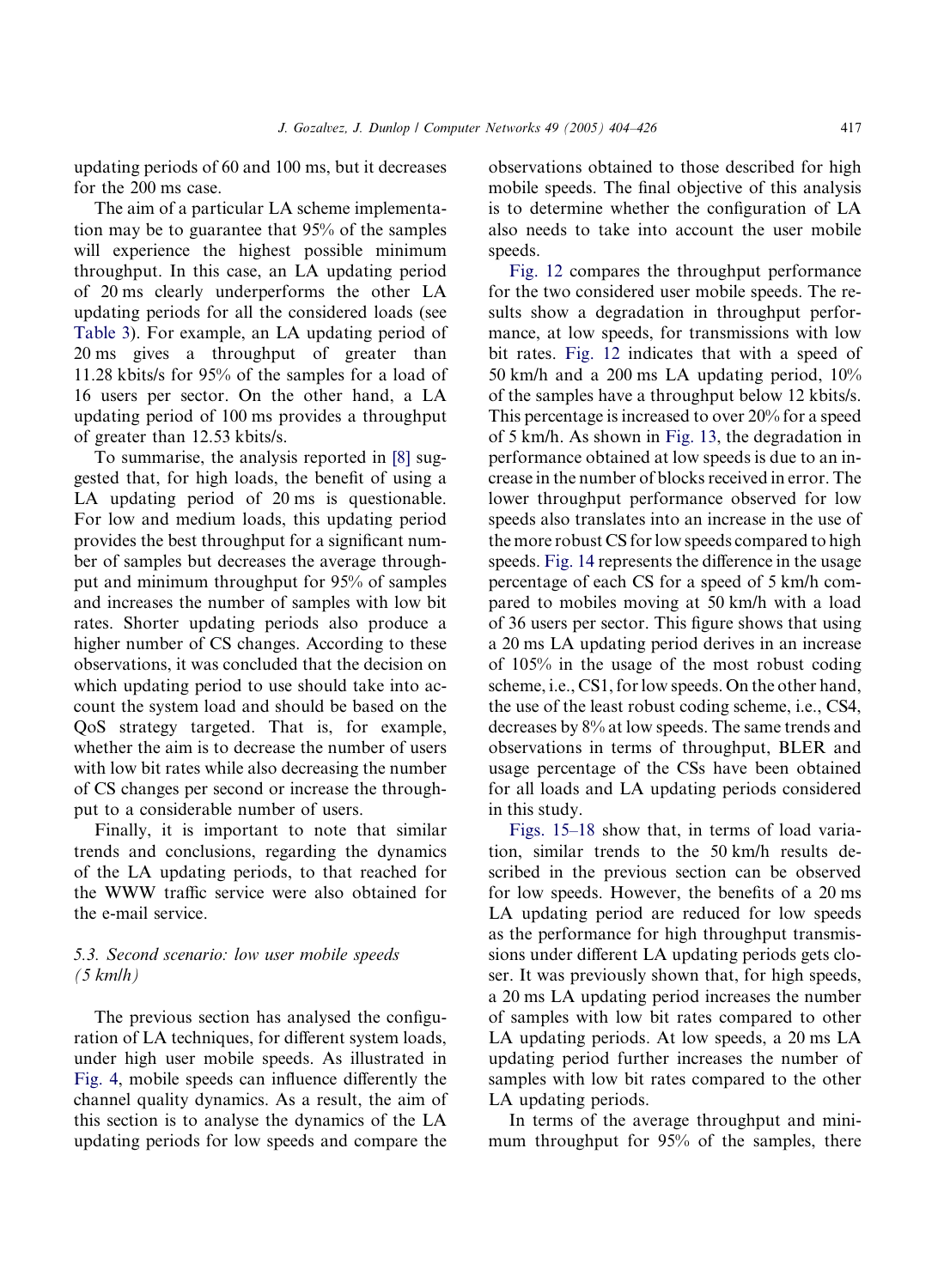<span id="page-14-0"></span>

Fig. 12. Throughput cdf for a load of 36 users per sector and speeds of 5 and 50 km/h (WWW traffic, 200 ms LA updating period).



Fig. 13. Proportion of blocks received in error for speeds of 5 km/h and 50 km/h (WWW traffic, 36 users per sector, all LA updating periods).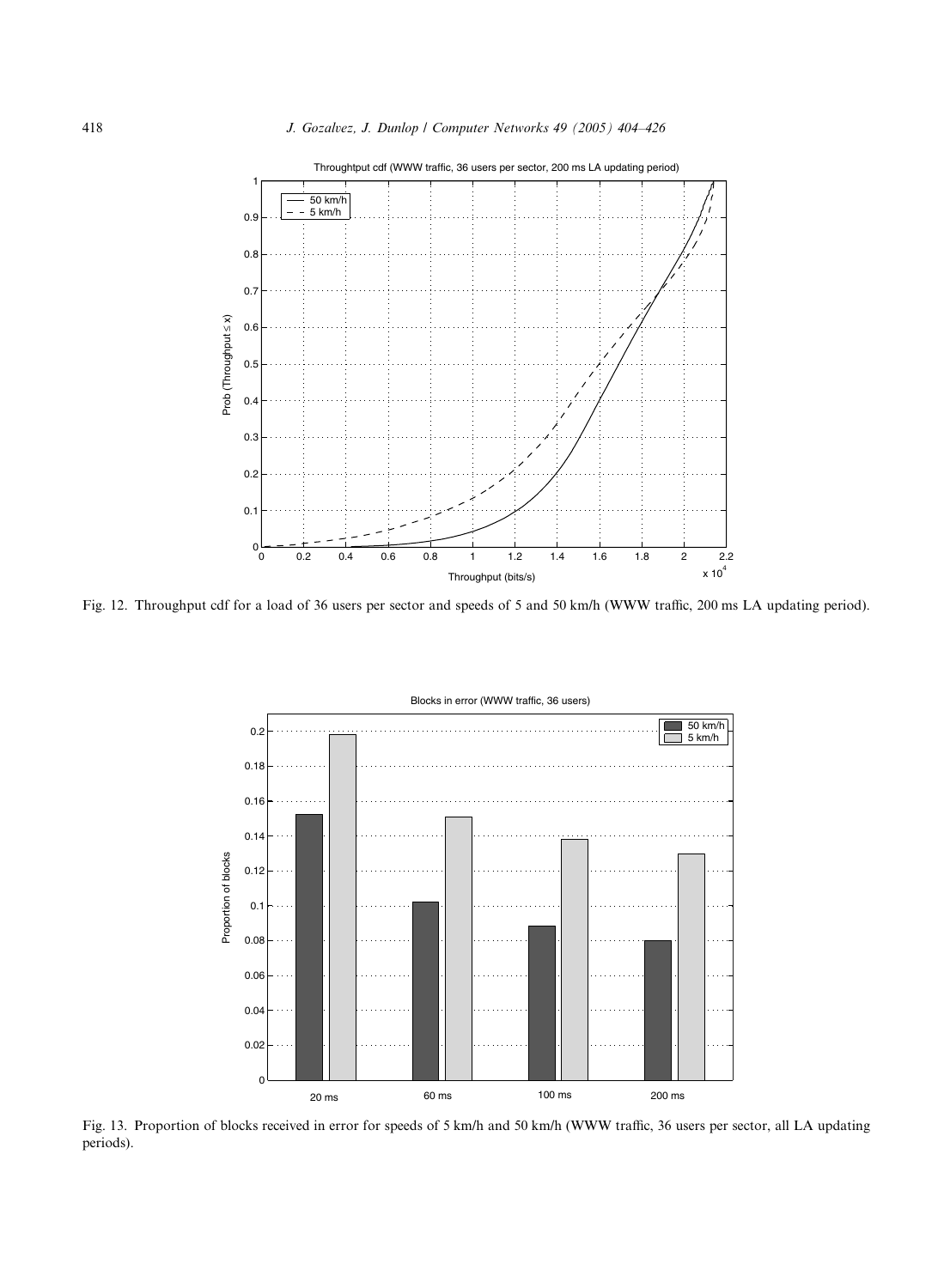Difference in usage % of each CS (WWW traffic, 36 users per sector)

<span id="page-15-0"></span>

Fig. 14. Difference in the usage percentage of each CS for 5 km/h compared to 50 km/h (WWW traffic, 36 users per sector, all LA updating periods).



Fig. 15. Throughput cdf (8 users per sector, WWW traffic, 5 km/h).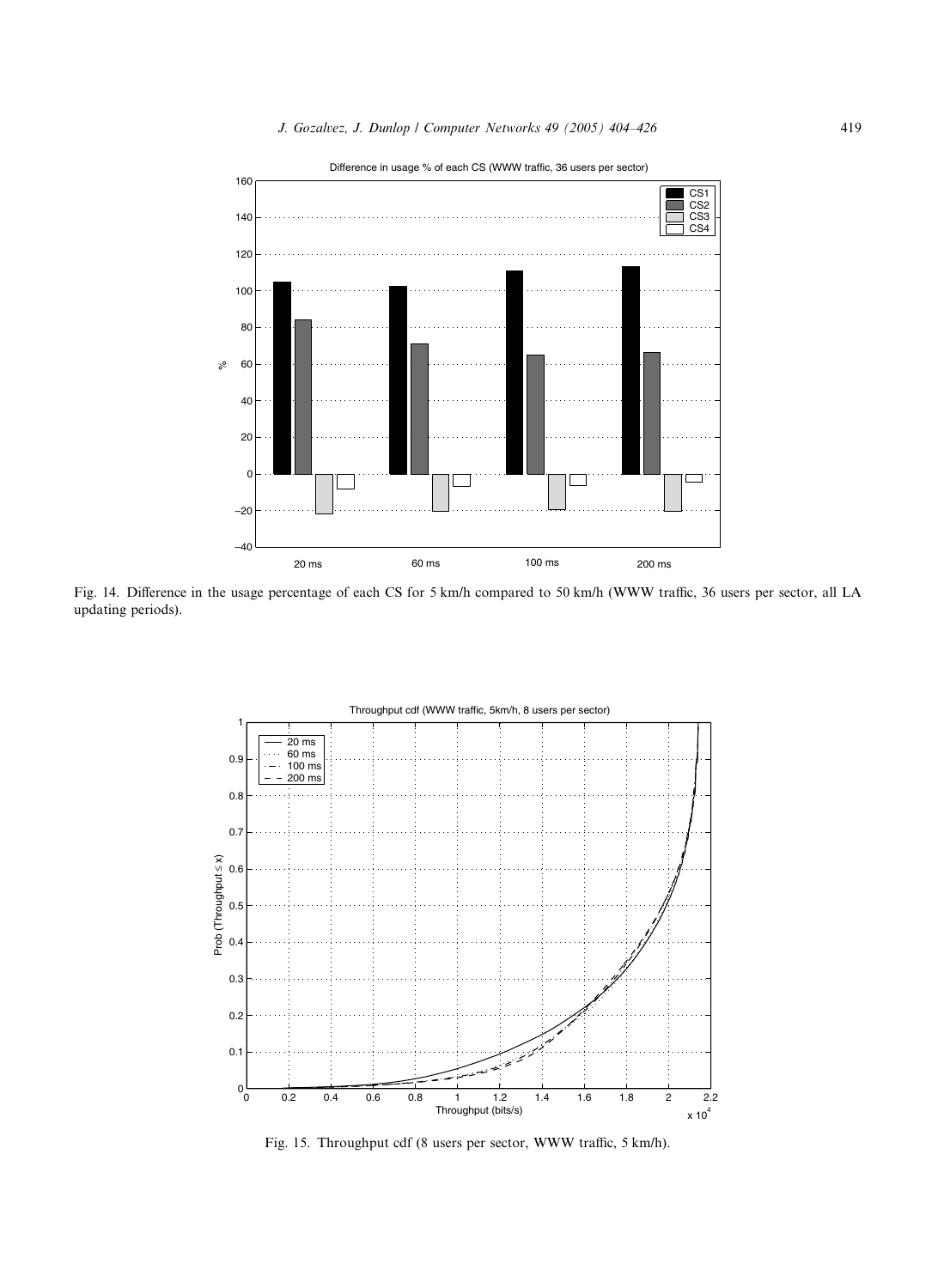

Fig. 16. Throughput cdf (16 users per sector, WWW traffic, 5 km/h).



Fig. 17. Throughput cdf (24 users per sector, WWW traffic, 5 km/h).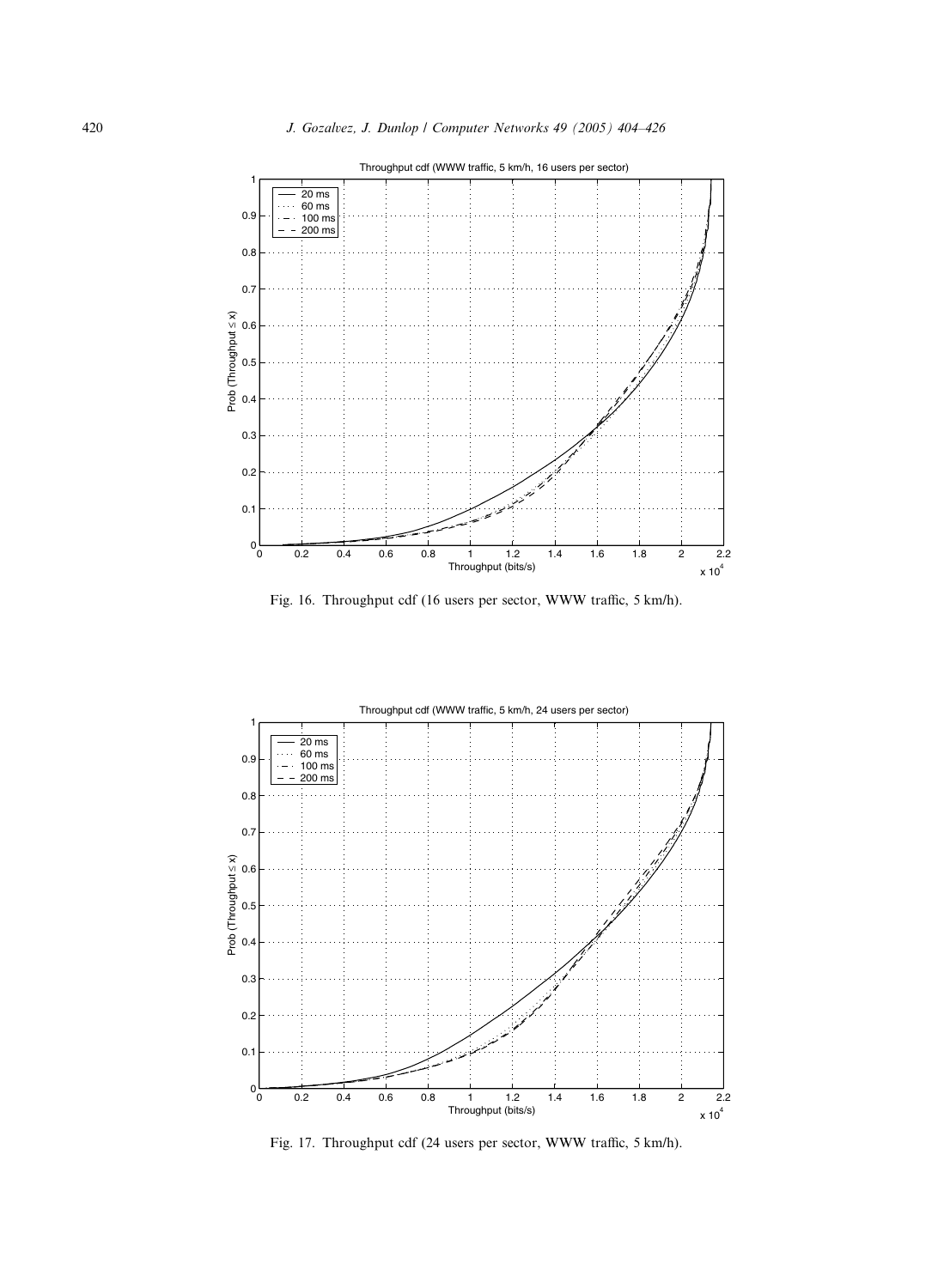

Fig. 18. Throughput cdf (36 users per sector, WWW traffic, 5 km/h).

are some differences in the trends revealed at 50 km/h and those observed at 5 km/h. First of all, direct comparison of [Tables 3 and 4](#page-12-0) also illustrates that the performance is clearly degraded at low speeds for all loads and LA updating periods considered. As it was observed at 50 km/h, a 20 ms updating period decreases, at low speeds, the throughput performance compared to a 60 ms updating period. The same effect is observed for the minimum throughput for 95% of the samples. This difference in performance is increased at 5 km/h compared to 50 km/h. Under low speeds, the 60 ms, 100 ms and 200 ms updating periods also give better throughput for 95% of the samples than a 20 ms updating period, following the trend observed at 50 km/h. However, the main difference between high and low speeds is the performance for longer LA updating periods. [Table 3](#page-12-0) shows that, at high speeds, the throughput performance decreases for the 200 ms LA updating period. As shown in Table 4, the decrease in throughput performance for longer LA updating periods is reduced at lower speeds. More importantly, Table 4 shows that, at low speeds, a LA updating period of 200 ms even provides the highest minimum throughput for 95% of the samples for low and medium loads, which was not the case at high speeds. The differences observed at high and low speeds demonstrate that the selection of the optimum LA updating period, and therefore the configuration of the LA, should also take into account the user mobile speed.

Table 4

Average throughput and minimum throughput for 95% of the samples in kbits/s for different LA updating periods and loads (5 km/h)

| LA up period | $20 \text{ ms}$  |       | $60$ ms          |       |  |
|--------------|------------------|-------|------------------|-------|--|
|              | Avg.             | Min   | Avg.             | Min   |  |
| (a)          |                  |       |                  |       |  |
| $Load = 8$   | 18.22            | 9.71  | 18.43            | 11.24 |  |
| Load = $16$  | 17.09            | 7.89  | 17.33            | 8.99  |  |
| Load = $24$  | 16.04            | 6.66  | 16.34            | 7.37  |  |
| Load = $36$  | 15.12            | 5.59  | 15.50            | 6.18  |  |
| (b)          |                  |       |                  |       |  |
|              | $100 \text{ ms}$ |       | $200 \text{ ms}$ |       |  |
| $Load = 8$   | 18.38            | 11.39 | 18.39            | 11.65 |  |
| Load = $16$  | 17.21            | 8.97  | 17.27            | 9.19  |  |
| $Load = 24$  | 16.35            | 7.48  | 16.31            | 7.48  |  |
| Load = $36$  | 15.52            | 6.20  | 15.46            | 6.19  |  |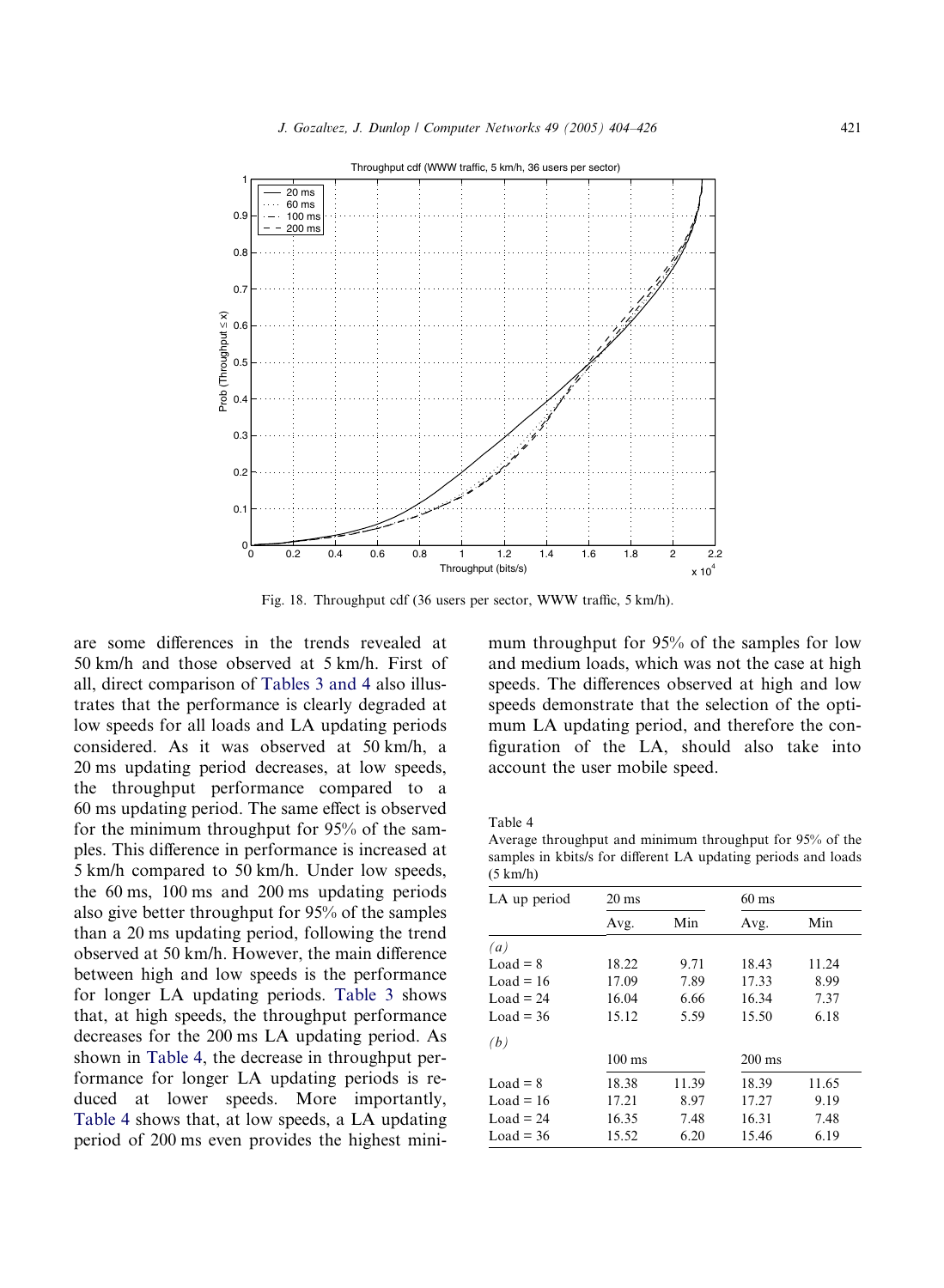Another illustration of the different effect that the use of long LA updating periods has, for low and high speeds, is shown in Fig. 19. This figure depicts the difference in the proportion of blocks received with the optimal CS when mobiles move at a speed of 5 km/h compared to 50 km/h. It can be observed that for low loads and a 20 ms LA updating period there is a decrease of approximately 3% in the proportion of blocks received with the optimal CS for low speeds compared to high speeds. On the other hand, a 200 ms LA updating period results in an actual increase of about 1.5% in the proportion of blocks received with the optimal CS for low speeds compared to higher speeds. This observation further highlights the beneficial effect of using a longer LA updating period at low speeds and under certain operating conditions. Although this increase is not sustained at higher loads, Fig. 19 clearly shows that the decrease in the proportion of blocks received with the optimal CS for low speeds is much smaller for the longer LA updating periods than the shorter ones. This effect also influences the throughput performance.

[Fig. 20](#page-19-0) represents the throughput performance for speeds of 5 km/h and 50 km/h, a load of eight users per sector and a 200 ms LA updating period. The performance under identical conditions but for a 20 ms LA updating period is illustrated in [Fig. 21](#page-19-0). [Fig. 20](#page-19-0) shows that under a 200 ms LA updating period over 63% of the samples experience a higher throughput performance at low speeds. As illustrated in [Fig. 21,](#page-19-0) this percentage is reduced to around 48% with a 20 ms LA updating period. Also, the improvement obtained at low speeds for this percentage of samples is reduced with a 20 ms LA updating period compared to a 200 ms LA updating period.

As it can be observed from comparing [Fig. 20](#page-19-0) and [Fig. 12,](#page-14-0) the benefit of using longer LA updating periods at low speeds is reduced for high loads.

As previously observed for high speeds, longer LA updating periods also reduce the average number of CS changes at low speeds. At low speeds, the number of CS changes also increases with the load, for all LA updating periods. However, the effect of the different LA updating periods varies with the speed considered. [Fig. 22](#page-20-0) represents the difference in the average number of CS changes per second for mobiles moving at a speed of 5 km/h compared to 50 km/h. This figure reveals



Fig. 19. Difference in the proportion of blocks received with the optimal coding scheme for 5 km/h compared to 50 km/h (WWW traffic, all loads and LA updating periods).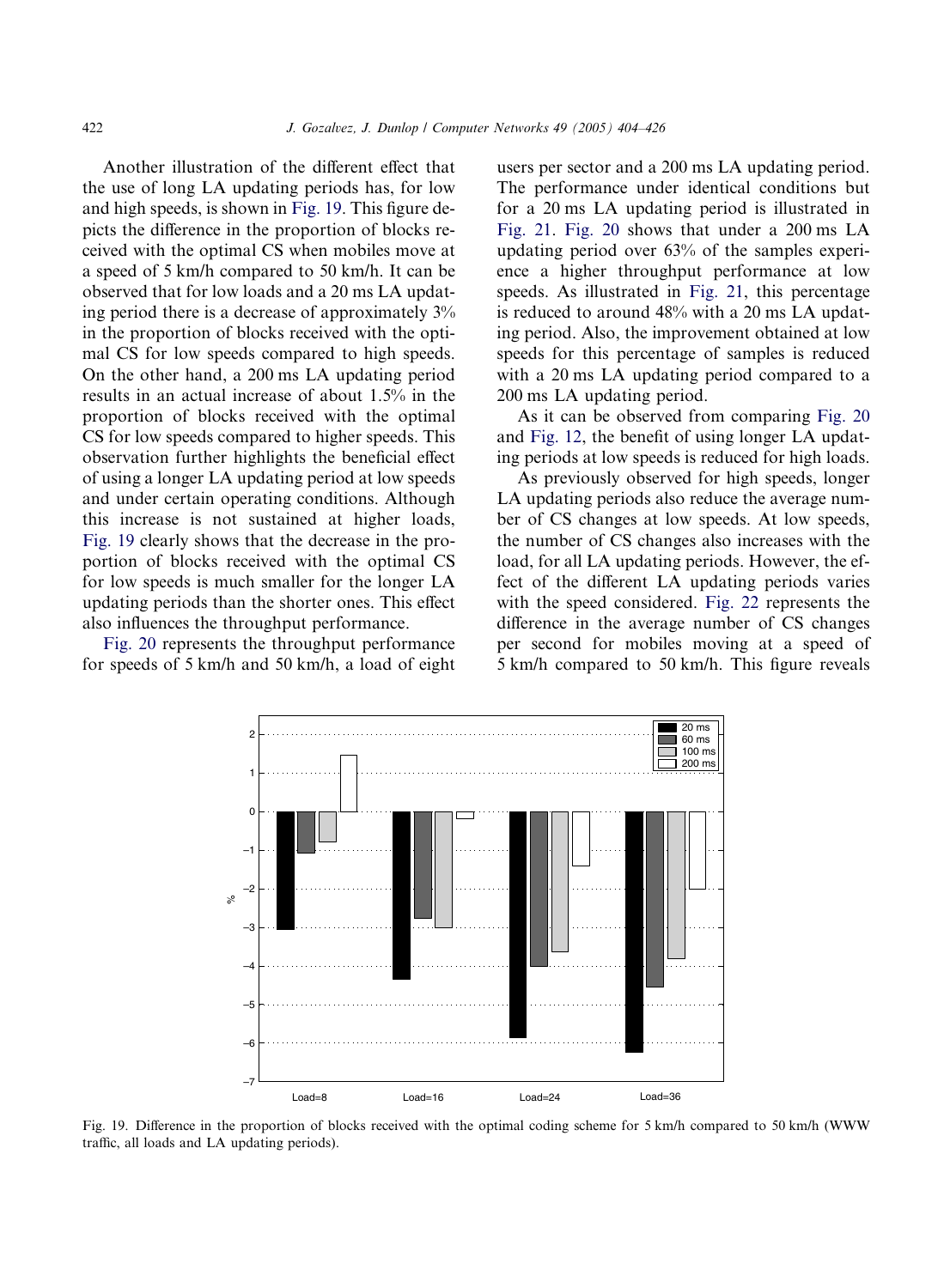<span id="page-19-0"></span>

Fig. 20. Throughput cdf for a load of eight users per sector and speeds of 5 and 50 km/h (WWW traffic, 200 ms LA updating period).



Fig. 21. Throughput cdf for a load of eight users per sector and speeds of 5 and 50 km/h (WWW traffic, 20 ms LA updating period).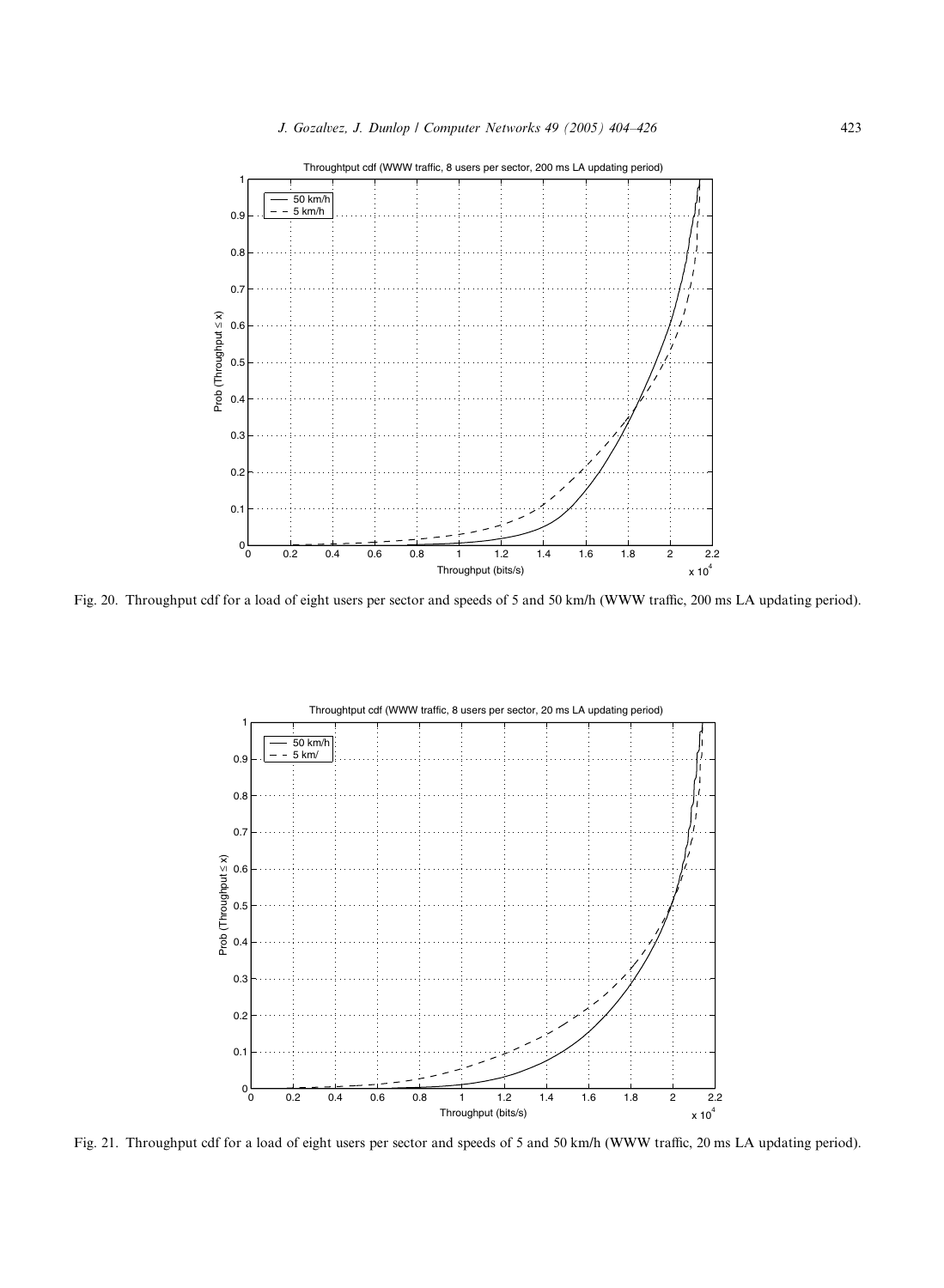<span id="page-20-0"></span>

Fig. 22. Difference in the average number of coding scheme changes per second for 5 km/h compared to 50 km/h (WWW traffic, all loads and LA updating periods).

that the use of the 20 ms LA updating period with a load of eight users per sector increases by 15% the number of CS changes per second for a speed of 5 km/h compared to 50 km/h. On the other hand, the number of CS changes per second decreases by 7% for a speed of 5 km/h compared to 50 km/h if using a 200 ms LA updating period. This effect shows that, at low speeds and under certain operating conditions, the LA scheme functions better with longer LA updating periods than with shorter ones. As for the proportion of blocks received with the optimal CS, this trend is not maintained for higher loads. However, for these loads the increase in the number of CS changes at low speeds compared to higher speeds is always smaller for the longer LA updating periods.

## 6. Conclusions

Previous research showed that the configuration of Link Adaptation techniques should take into account operating conditions such as the system load. This paper has studied the dynamics of the LA updating periods at low user mobile speeds and under various system loads. These dynamics have been compared to those experienced at higher user speeds. The research conducted has shown that, contrary to that observed at high speeds, the use of long LA updating periods can improve the performance and operation of LA at low speeds and under certain operating conditions. Taking into account that the use of long LA updating periods also decreases the signalling load associated with the use of LA, there appears a clear benefit to using long LA updating periods at low speeds.

The results obtained from this study demonstrate that the configuration of LA should not only take into account the system load but also the user mobile speed. This conclusion further highlights the need to adapt the configuration of LA to the operating conditions.

#### References

[1] O. Sallent, J. Pérez-Romero, R. Agusti, F. Casadevall, Provisioning multimedia wireless networks for better QoS: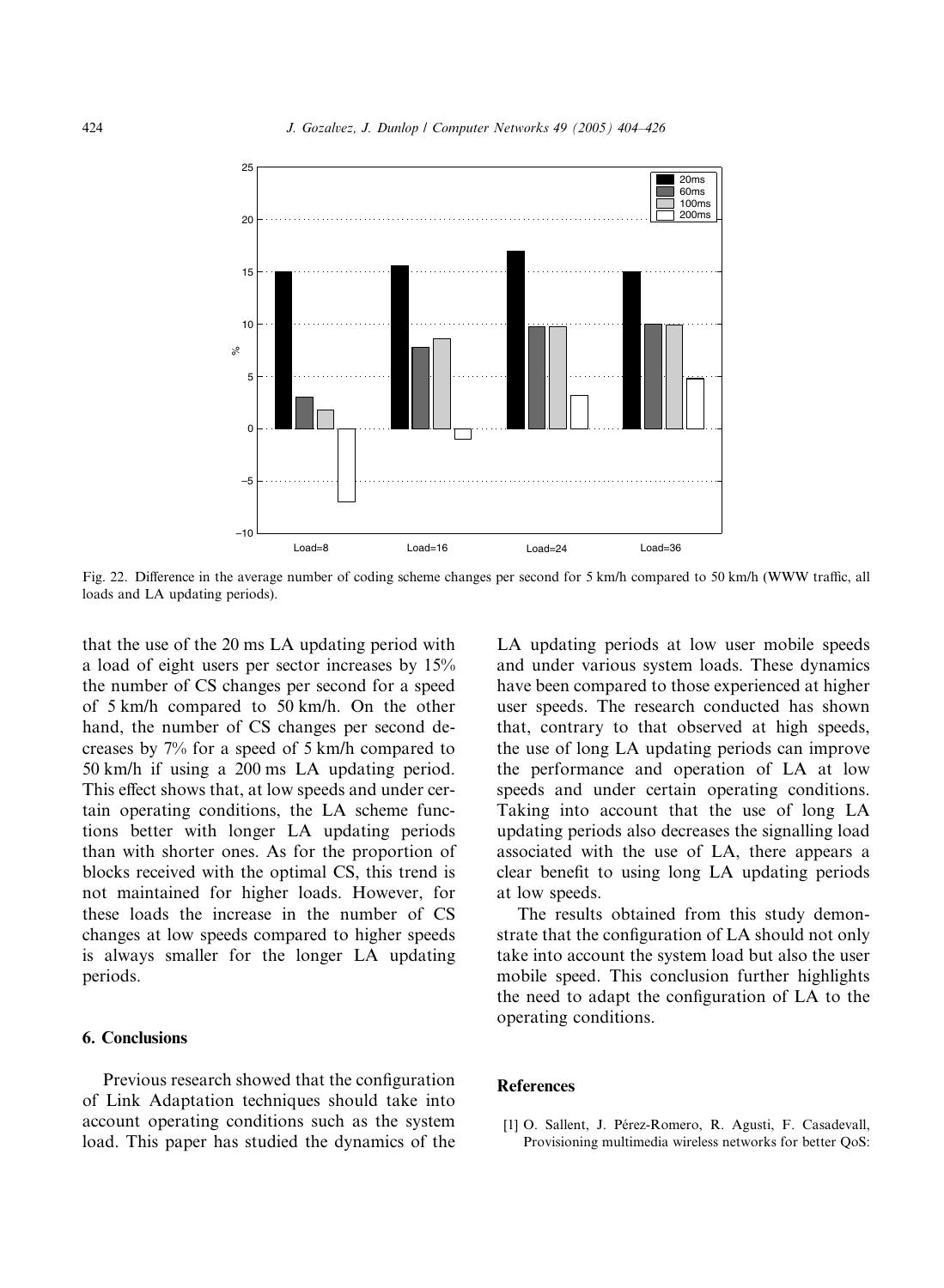<span id="page-21-0"></span>RRM strategies for 3G W-CDMA, IEEE Communications Magazine (February) (2003) 100–106.

- [2] M. Frodigh, S. Parkvall, C. Roobol, P. Johansson, P. Larsson, Future-generation wireless networks, IEEE Personal Communications magazine (October) (2001) 10–17.
- [3] K.K. Leung, P.F. Driessen, K. Chawla, X. Qiu, Link adaptation and power control for streaming services in EGPRS wireless networks, IEEE Journal on Selected Areas in Communications (October) (2001) 2029–2039.
- [4] M. Nakamura, Y. Awad, S. Vadgama, Adaptive control of link adaptation for high speed downlink packet access (HSDPA) in W-CDMA, in: Proceedings of the Fifth International Symposium on Wireless Personal Multimedia Communications, WPMC2002, October 2002, pp. 382–386.
- [5] J. Dunlop, J. Pons, J. Gozalvez, P. Atherton, Real-time GSM link adaptation hardware demonstrator, in: Proceedings of the IEEE Vehicular Technology Conference, VTC-Spring 2000, May 2000, pp. 590–594.
- [6] J. Dunlop, J. Pons, Range extension based on link adaptation, in: Proceedings of the International Workshop on Wireless Communications, June 1999, pp. 58–65.
- [7] O. Queseth, F. Gessler, M. Frodigh, Algorithms for link adaptation in GPRS, in: Proceedings of the IEEE Vehicular Technology Conference, VTC-Spring 1999, May 1999, pp. 943–947.
- [8] J. Gozalvez, J. Dunlop, On the dynamics of link adaptation updating periods for packet switched systems, in: Proceedings of the Fourth International Symposium on Wireless Personal Multimedia Communications, WPMC2001, September 2001, pp. 609–614.
- [9] J. Pons, J. Dunlop, Bit error rate based link adaptation for GSM, in: Proceedings of the IEEE Global Telecommunications Conference, Globecom98, November 1998, pp. 3722–3727.
- [10] ETSI, GSM 03.64; Overall description of the GPRS radio interface, Stage 2, version 6.1.0, Release 1997.
- [11] CNCL-Communication Networks Class Library, Com-Nets, Aachen University of Technology. Available from: [<http://www.comnets.rwth-aachen.de/>](http://www.comnets.rwth-aachen.de/).
- [12] J. Pons-Puig, Application of link adaptation to evolved TDMA mobile communications systems, Ph.D. Thesis, University of Strathclyde, 1999.
- [13] J. Gozalvez, J. Dunlop, Effect of slot allocation mechanisms on the performance of link adaptation, in: Proceedings of the 5th European Personal Mobile Communications Conference, EPMCC2003, April 2003, pp. 286–290.
- [14] K. Feher, Wireless Digital Communications: Modulation and Spread Spectrum Applications, Prentice-Hall, Englewood Cliffs, NJ, 1995.
- [15] A. Arregui, Benefits and feasibility of the partial loading approach in current and future cellular mobile radio systems, Ph.D. Thesis, University of Strathclyde, 1998.
- [16] P. Barford, M. Crovella, Generating representative Web workloads for network and server performance evaluation, in: Proceedings of Sigmetrics'98/Performance'98, June 1998, pp. 151–160.
- [17] J. Ho, Y. Zhu, S. Madhavapeddy, Throughput and buffer analysis for GSM general packet radio service (GPRS), in: Proceedings of IEEE Wireless Communications and Networking Conference, WCNC99, September 1999, pp. 1427–1431.
- [18] J. Gozalvez, J. Dunlop, Link level modelling techniques for analysing the configuration of Link Adaptation algorithms in mobile radio networks, in: Proceedings of European Wireless 2004, February 2004, pp. 325–330.
- [19] J. Gozalvez, J. Dunlop, High-speed simulation of the GPRS link layer, in: Proceedings of the IEEE International Symposium on Personal, Indoor and Mobile Radio Communications, PIMRC2000, September 2000, pp. 989–993.
- [20] ETSI-SMG, EDGE feasibility study, Work item 184; improved data rates through optimized modulation, Tdoc 97-331, December 1997.



Javier Gozalvez received an electronics engineering degree from ENSEIRB (Bordeaux, France), a DEA in Electronics from Université de Bordeaux I and a Ph.D. in Mobile Communications from the University of Strathclyde (Glasgow, UK). During his Ph.D., he received a Best Student Paper Award at the Fourth International Symposium on Wireless Personal Multimedia Communications

(WPMC) in 2001. Since October 2002, he is a lecturer at the Signal Theory and Communications Division of the University Miguel Hernández (Elche, Spain). He currently serves as Mobile Radio Senior Editor of the IEEE Vehicular Technology Society News publication and as Associate Editor of the IEEE Communication Letters journal. He has also served and is serving as Speakers Chair for the IEEE Semiannual Vehicular Technology Conferences held in Milan (May 2004) and Stockholm (May 2005). Over the last years, he has researched various aspects of adaptive radio resource management techniques. His current research interests include: radio resource management, heterogeneous systems, wireless sensor networking and application of wireless communications to the vehicular environment.



John Dunlop is Professor of Electronic Systems Engineering and Head of the Institute for Communications and Signal Processing, University of Strathclyde. He was also a director of the UK Virtual Centre of Excellence in Mobile and Personal Communications from 1999 to 2001. He has been involved in research programmes in communication systems and electronic systems engineering for more than two